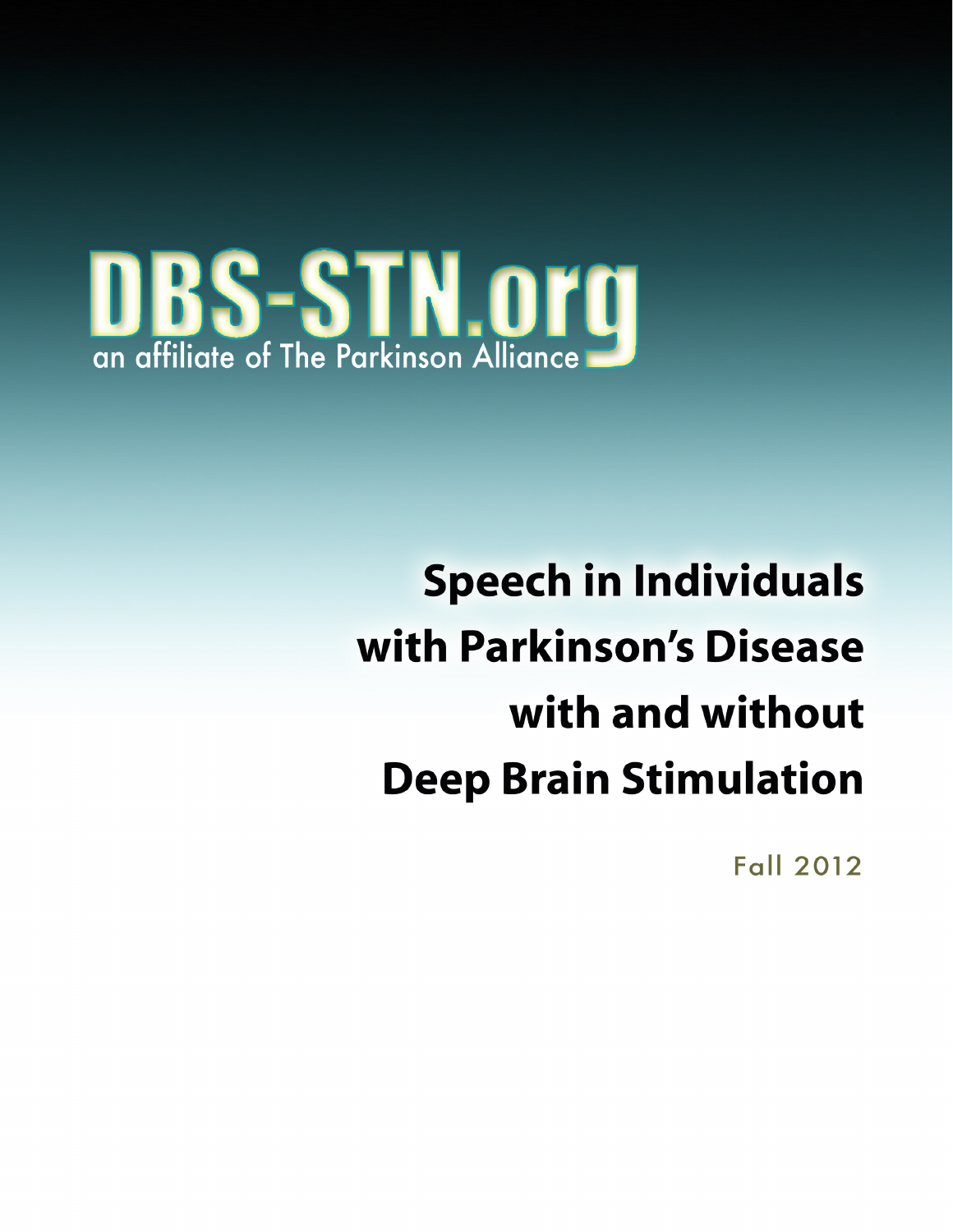# **Introduction**

Speech is one of the most fundamental means of connecting with others and expressing our wants and needs. Speech difficulties, then, can result in significant challenges when interacting with others and can result in functional challenges, social isolation, and reduced quality of life. Research has found that speech problems are common in Parkinson's disease (PD), and it has been found that 70% of persons with PD reported speech impairments after the onset of PD<sup>1</sup>. There is much research examining speech in PD and the following paragraphs are intended to provide only a brief introduction to this topic as it relates to the current research study.

#### **Changes in speech as it relates to PD:**

- It is common for individuals with PD to experience monotonous and reduced pitch and loudness, variable rate of speech, short rushes of speech, slurred speech, and a breathy and harsh voice<sup>2-6</sup>.
- In other words, individuals with Parkinson's disease may notice changes in vocal sounds, overall expression of words, breath control during speech, speech volume (softening speech volume), and/or changes in rhythm of speech that reflect emotional expression<sup>7-8</sup>.

#### **Deep Brain Stimulation (DBS) and its impact on speech:**

- There has also been a growing interest in understanding "speech" in individuals with PD who have undergone DBS-STN. Although some studies have noted that DBS can help speech by improving "motor systems" involved in speech production<sup>9-13</sup>, such as helping individuals increase the motor force needed to produce speech and increase acoustic components of speech, the majority of studies comparing speech before and after DBS-STN have generally shown either no improvement or a decline in speech functioning following surgery<sup>13-21</sup>.
- Some research has found that speech intelligibility (clarity in expressive speech) worsened following DBS, and speech sounded more slurred<sup>13-19</sup>.
- DBS has also been found to have an adverse impact on intonation or rhythm, articulation, and intelligibility; the stimulation itself can cause changes in speech<sup>20-22</sup>.
- Long-term outcome of bilateral DBS-STN found that speech functioning declined in these patients after five years<sup>23</sup>. This result was interpreted as a reflection of the expected decline in speech that one would see in DBS-STN treated patients. DBS-STN does not appear to offer any protection against declines in speech functioning in the long-term.

#### **Treatment for Speech Disturbance:**

- Schulz and Grant conducted a review of the different treatment approaches for persons with PD and examined the effects of these treatments on speech<sup>8</sup>. Treatment methods reviewed included speech therapy, medication intervention, and surgical procedures. Their review showed that speech therapy (when persons with PD are optimally medicated) has proven to be the most effective therapeutic method for improving voice and speech function.
- Although there are different approaches to speech therapy, there have been several studies examining the benefits of the Lee Silverman Voice Treatment (LSVT), a behavioral treatment program for speech abnormalities.
	- º In 1987 Ramig et al. developed a treatment program to improve voice and speech production in patients with Parkinson's disease. The program, LSVT, is unique in that it focuses on a simple set of voice tasks with high intensity treatment.<sup>24</sup>.
	- º Ramig and colleagues indicated that LSVT has yielded significant long-term improvement (even up to two years) in speech and voice functions in individuals with idiopathic PD25-26 .
	- º Sapir, Ramig, and Fox (2011) provide a review of LSVT outcome data supporting the benefit of this speech therapy modality. With regard to the benefits of LSVT, research evidence has shown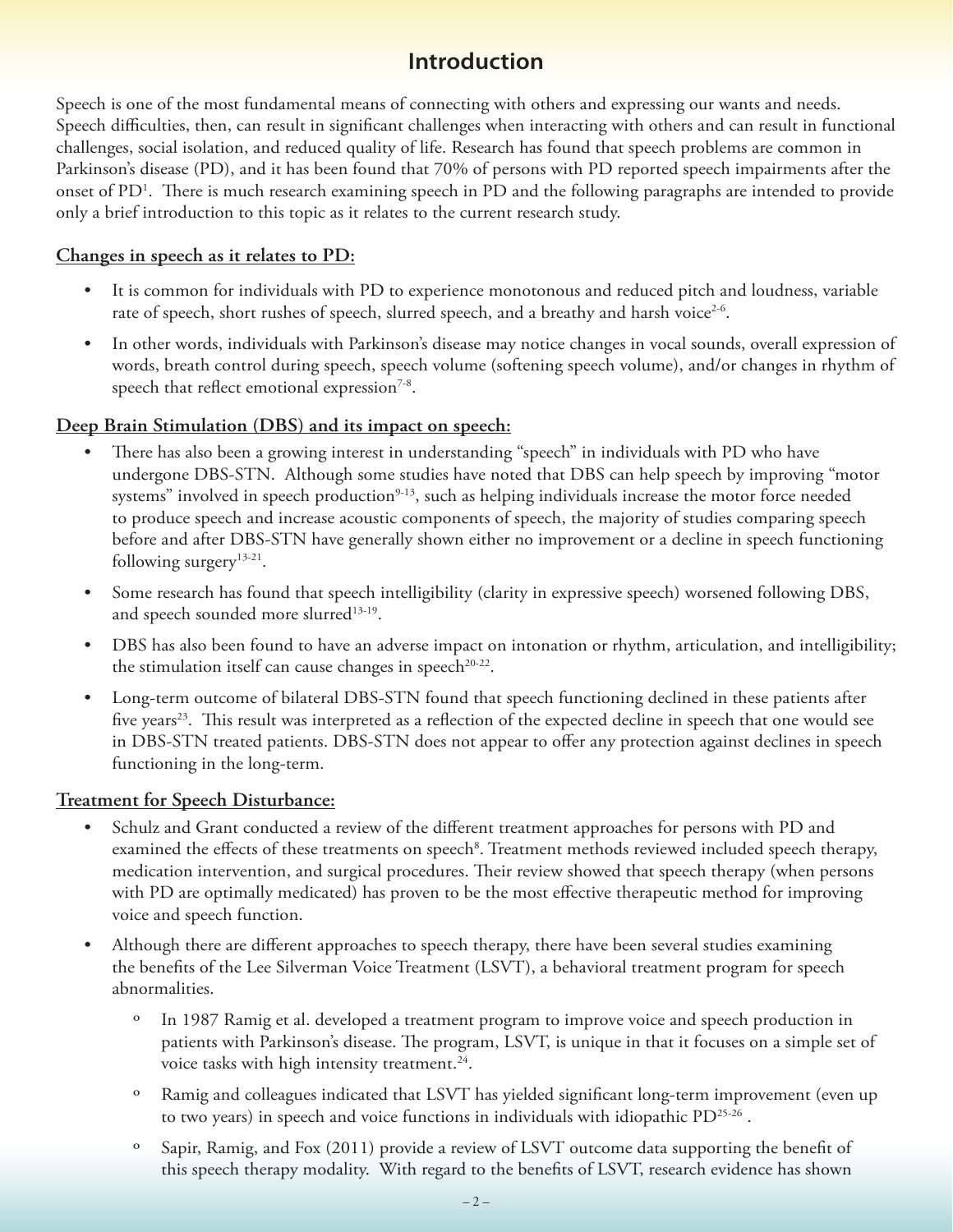that LSVT significantly improves laryngeal function, vocal loudness, voice quality, prosodic voice fundamental frequency (rhythm and intonation and its perceptual correlate pitch), inflection, vowel articulation, speech quality, overall speech intelligibility facial expression, swallowing and tongue function $27$ .

# **Objectives**

- 1. To compare and contrast speech symptoms for **DBS** and **Non-DBS** patients in both a **Younger PD group** and **Older PD group.**
- 2. To compare and contrast speech symptoms for **DBS** and **Non-DBS** patients who are earlier in the course of PD

(**Early PD group)** and those who are in more advanced stages of PD (**Advanced PD group).**

## **Methods**

There were 758 individuals who participated in this survey, including 287 participants with PD who underwent DBS **(DBS group)** and 471 individuals with PD without DBS (**Non-DBS group**). Please see Table 1 for the demographic characteristics of the participants. Participants were recruited from a variety of sources. Individuals were invited to participate in the current survey based on: 1) previous survey participation; 2) response to study announcements in medical clinics around the country; 3) participation in local PD support groups advertising the study; or 4) response to survey announcements on The Parkinson Alliance website (www.parkinsonalliance.org) or our affiliate website devoted to DBS (www.dbs-stn.org). The participants completed a paper-and-pencil survey comprised of the following questionnaires:

#### **The Demographic Questionnaire and Questions Related to Speech Symptoms:**

The demographic questionnaire included questions related to background information as well as questions related to a broad range of speech symptoms. Specific speech symptoms addressed included characteristics of speech symptoms, how speech difficulties impact various aspects of life, treatment related matters, and the impact of DBS on speech (for those who have had DBS).

#### **The Voice Handicap Index:**

The Voice Handicap Index (VHI)<sup>28</sup> is a validated measure used to assess the self-perceived impact/interference of an individual's "voice disorder" on the social aspects of his or her life. This instrument consists of 30 statements regarding daily experiences encountered relating to functional, physical, and emotional issues of a voice disorder. The VHI statements correspond to self-perceptions of voice characteristics, the impact of the voice disorder on daily life, and individuals' emotional responses to the voice disorder. Examples of questions in each domain include:

#### **Functional:**

- 1. My voice makes it difficult for people to hear me.
- 2. I use the phone less often than I would like to.
- 3. My voice difficulties restrict personal and social life.

#### **Physical:**

- 1. I run out of air when I talk.
- 2. I feel as though I have to strain to produce voice.
- 3. I use a great deal of effort to speak.

#### **Emotional:**

- 1. I am tense when talking to others because of my voice.
- 2. My voice problem upsets me.
- 3. I am embarrassed when people ask me to repeat.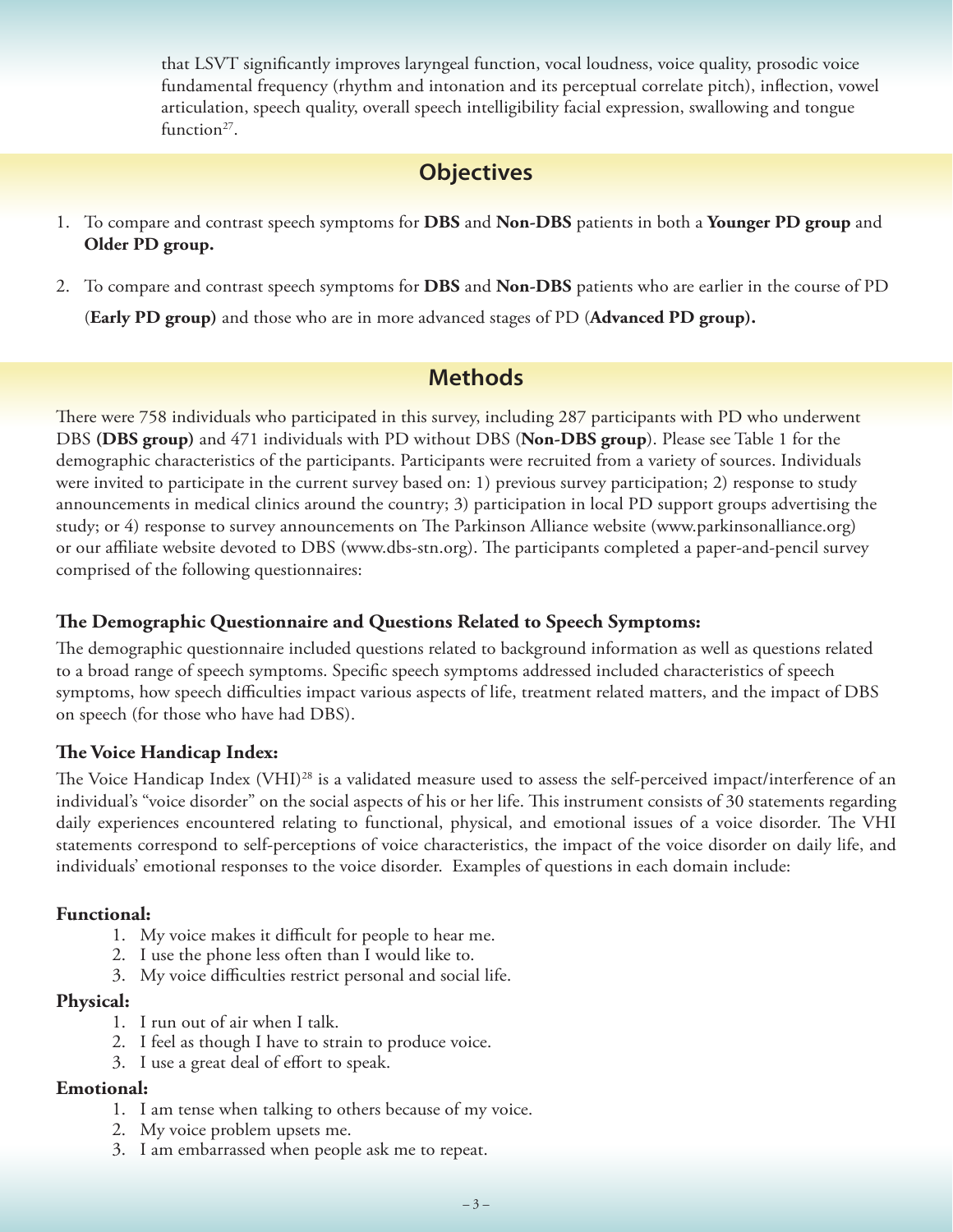# **Results**

There was a statistically significant difference in age and duration of PD between the **DBS group** and **Non-DBS group**, with the **DBS group** being younger (see Table 1 and Figure 1) and having a longer duration of PD on average (see Table 1 and Figure 2). Thus, the data are analyzed separately for age (younger, older) and duration of disease (early, advanced).

| Table 1. Demographics and Clinical Features of the Sample       |                         |                      |  |  |  |
|-----------------------------------------------------------------|-------------------------|----------------------|--|--|--|
| <b>Variable</b>                                                 | <b>DBS</b><br>$(n=287)$ | Non-DBS<br>$(n=471)$ |  |  |  |
| Average Age in Years * (Range; Standard Deviation)              | $65$ (38-90; 9.03)      | 70 (39-100; 9.63)    |  |  |  |
| Duration of PD in Years * (Range; Standard Deviation)           | $16(1-43; 6.86)$        | $8(0-36; 5.83)$      |  |  |  |
| Average Age of PD Onset * (Range; Standard Deviation)           | 50 (21-78; 9.98)        | 63 (31-93; 10.73)    |  |  |  |
| Male                                                            | 63%                     | 59%                  |  |  |  |
| Female                                                          | 37%                     | 41%                  |  |  |  |
| Married                                                         | 76%                     | 77%                  |  |  |  |
| Living with Someone                                             | 85%                     | 87%                  |  |  |  |
| Dominant Hand - Right                                           | 87%                     | 89%                  |  |  |  |
| Left                                                            | 11%                     | 9%                   |  |  |  |
| Ambidextrous                                                    | 2%                      | 2%                   |  |  |  |
| Average Age at Time of DBS in Years (Range; Standard Deviation) | $61$ (32-85; 9.50)      | n/a                  |  |  |  |
| Average Duration since DBS in Years (Range; Standard Deviation) | $5(0-14; 3.47)$         | n/a                  |  |  |  |
| <b>DBS</b> Target                                               |                         |                      |  |  |  |
| Subthalamic Nucleus (STN)                                       | 83%                     | n/a                  |  |  |  |
| Globus Pallidus interna (GPi)                                   | 12%                     | n/a                  |  |  |  |
| Thalamus                                                        | 5%                      | n/a                  |  |  |  |
| <b>Bilateral Stimulation</b>                                    | 89%                     | n/a                  |  |  |  |
| Unilateral Stimulation                                          | 11%                     | n/a                  |  |  |  |

\* Denotes significant differences between the groups

#### **Figure 1. Age Categories for DBS and Non-DBS groups**

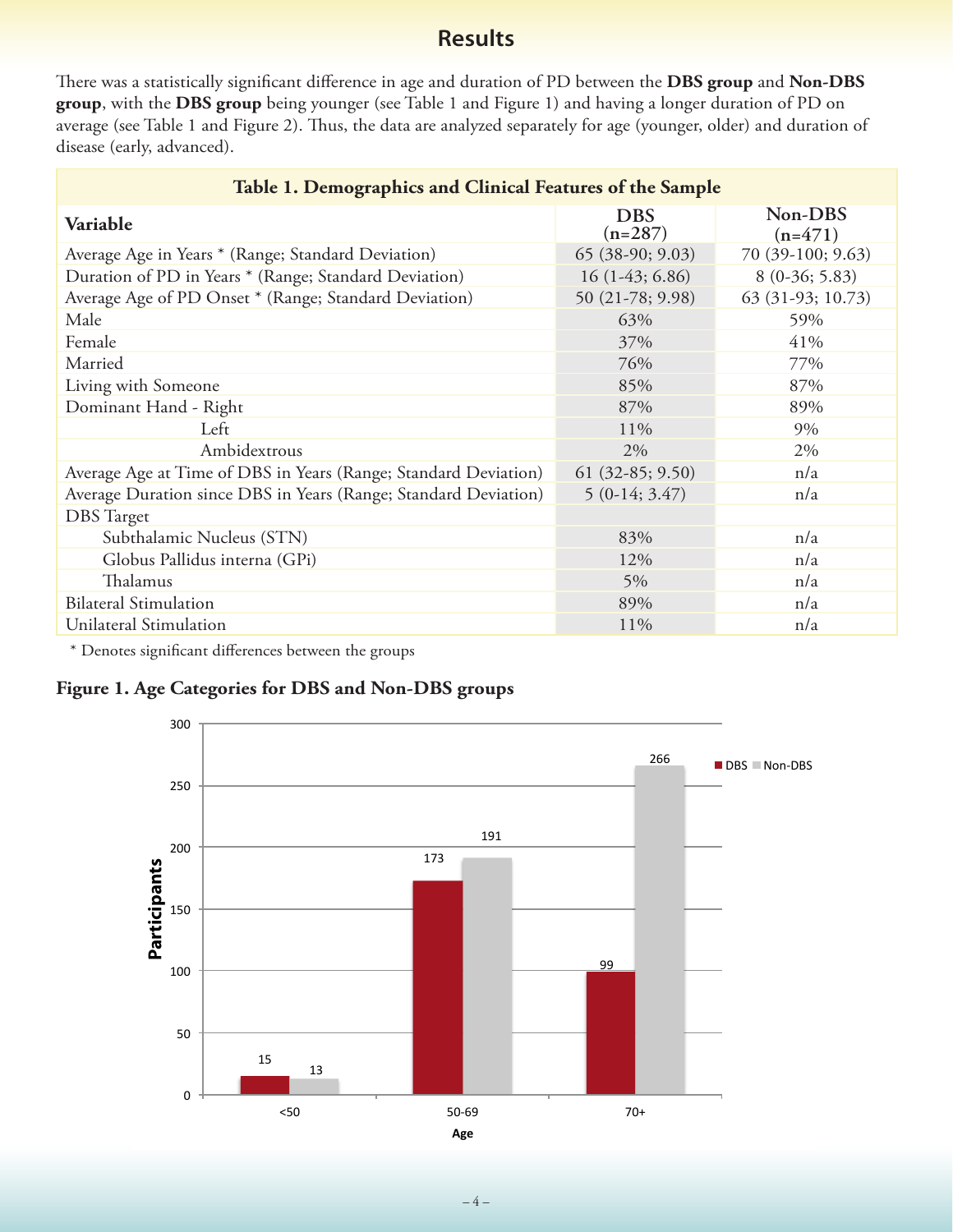



#### **SPEECH SYMPTOMS IN DBS AND NON-DBS GROUPS IN BOTH YOUNGER AND OLDER PARTICIPANTS:**

**Speech differences in DBS and Non-DBS Groups in YOUNGER Participants (50-69 years of age):**

- In general, in the Younger PD group, there was a statistically significant difference between the Younger **DBS** and Younger **Non-DBS groups** on a number of reported speech difficulties (see Table 2). The **DBS group** rated their speech difficulties in a number of areas as more severe when compared to the **Non-DBS group**.
- 94% of the Younger **DBS group** reported having speech problems at the current time, with 75% characterizing the severity of their speech problems as moderate to severe.
- 74% of the Younger **Non-DBS group** reported experiencing speech difficulties at the current time, with 29% characterizing the severity of their speech problems as moderate to severe.
- Although a significant portion of both groups reported that others have difficulties understanding them, a greater number of the Younger **DBS group** reported difficulties with other people understanding them than the Younger **Non-DBS group** (**DBS group**=89%; **Non-DBS group**=59%; statistically significant difference).
- • When compared to the Younger **Non-DBS group**, the Younger **DBS group** endorsed a greater reduction in communicating with others due to their speech difficulties (**DBS group**=84%; **Non-DBS group**=45%; statistically significant difference).
- Due to speech difficulties, a significantly greater number of individuals in the Younger **DBS** group reported that they were socializing less often than individuals in the Younger **Non-DBS group** (**DBS group**=79%; **Non-DBS group**=33%; statistically significant difference).

#### **Speech differences in DBS and Non-DBS Groups in OLDER Participants (70+ years of age):**

In general, in the Older PD group, there was a statistically significant difference between the Older DBS **group** and Older **Non-DBS group** on a number of reported speech difficulties (see Table 2). The Older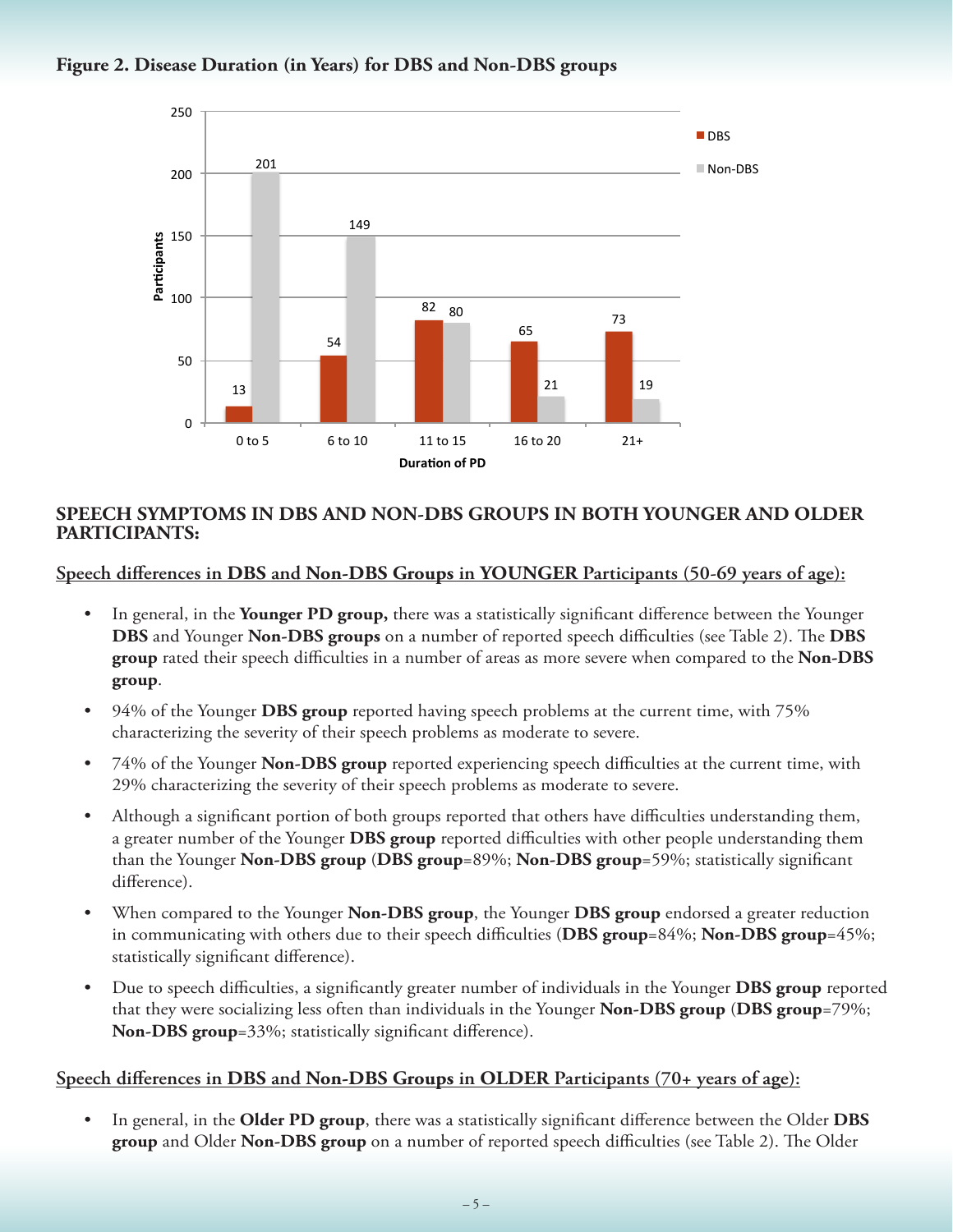**DBS group** rated their speech difficulties in a number of areas as more severe when compared to the Older **Non-DBS group**.

- 97% of the Older **DBS group** reported having speech problems at the current time, with 81% characterizing the severity of their speech problems as moderate to severe.
- 86% of the Older Non-DBS group reported experiencing speech difficulties at the current time, with 48% characterizing the severity of their speech problems as moderate to severe.
- Although a significant portion of both groups reported that others have difficulties understanding them, a greater number of individuals in the Older **DBS group** reported difficulties with other people understanding them when compared to the Older **Non-DBS group** (**DBS group**=95%; **Non-DBS group**=73%; statistically significant difference).
- • When compared to the Older **Non-DBS group**, the Older **DBS group** endorsed a greater reduction in communicating with others due to their speech difficulties (**DBS group**=90%; **Non-DBS group**=59%); statistically significant difference).
- • Due to speech difficulties, a significantly greater number of individuals in the Older **DBS group** reported that they were socializing less often than individuals in the Older **Non-DBS group** (**DBS group**=80%; **Non-DBS group**=48%; statistically significant difference).

#### **Table 2: General questions about speech: Differences between DBS and Non-DBS Groups for Younger and Older PD Participants**

|                                                                                   | Younger PD Group (50-69 yrs)<br>$(n=364)$ |                      | Older PD Group (70+years)<br>$(n=365)$ |                      |  |
|-----------------------------------------------------------------------------------|-------------------------------------------|----------------------|----------------------------------------|----------------------|--|
| Questions related to speech                                                       | <b>DBS</b><br>$(n=173)$                   | Non-DBS<br>$(n=191)$ | <b>DBS</b><br>$(n=99)$                 | Non-DBS<br>$(n=266)$ |  |
| * Have you experienced speech difficulties since you have been diagnosed with PD? |                                           |                      |                                        |                      |  |
| $\rm No$                                                                          | 4%                                        | 18%                  | 5%                                     | 12%                  |  |
| A little bit                                                                      | 22%                                       | 49%                  | 14%                                    | 40%                  |  |
| Moderately                                                                        | 31%                                       | 23%                  | 24%                                    | 28%                  |  |
| Quite a bit/Extremely                                                             | 43%                                       | 11%                  | 57%                                    | 20%                  |  |
| * How severe would you rate your current overall speech problem?                  |                                           |                      |                                        |                      |  |
| No problems                                                                       | 6%                                        | 26%                  | 3%                                     | 14%                  |  |
| A little bit                                                                      | 19%                                       | 46%                  | 12%                                    | 38%                  |  |
| Moderately                                                                        | 40%                                       | 20%                  | 29%                                    | 29%                  |  |
| Quite a bit/Extremely                                                             | 35%                                       | 9%                   | 56%                                    | 19%                  |  |
| * To what extent do you think other people can understand you?                    |                                           |                      |                                        |                      |  |
| No difficulty understanding me                                                    | 11%                                       | 41%                  | $5\%$                                  | 27%                  |  |
| A little bit of difficulty                                                        | 28%                                       | 38%                  | 21%                                    | 36%                  |  |
| Moderate difficulty                                                               | 33%                                       | 15%                  | 21%                                    | 25%                  |  |
| Quite a bit/Extreme difficulty                                                    | 29%                                       | 7%                   | 52%                                    | 13%                  |  |
| * Are you communicating less because of speech difficulties?                      |                                           |                      |                                        |                      |  |
| No                                                                                | 16%                                       | 55%                  | 10%                                    | 41%                  |  |
| A little bit                                                                      | 33%                                       | 28%                  | 20%                                    | 31%                  |  |
| Moderately                                                                        | 24%                                       | 13%                  | 23%                                    | 14%                  |  |
| Quite a bit/Extremely                                                             | 28%                                       | 4%                   | 47%                                    | 15%                  |  |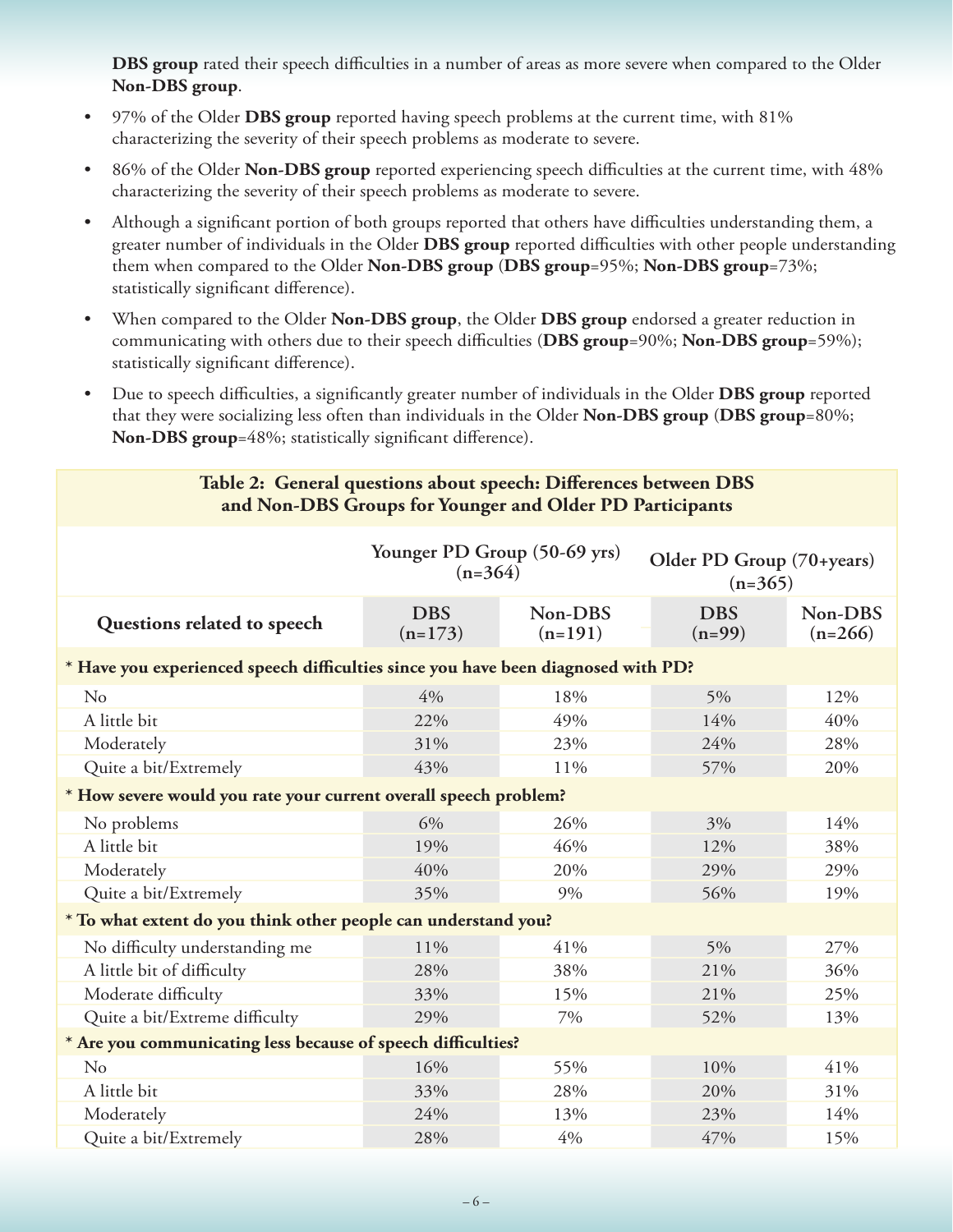| * Do you socialize less due to speech difficulties?                |     |     |       |     |  |
|--------------------------------------------------------------------|-----|-----|-------|-----|--|
| No                                                                 | 21% | 67% | 20%   | 52% |  |
| A little bit                                                       | 33% | 20% | 22%   | 20% |  |
| Moderately                                                         | 23% | 6%  | 15%   | 15% |  |
| Quite a bit/Extremely                                              | 23% | 6%  | 42%   | 12% |  |
| To what extent have you had difficulties communicating with others |     |     |       |     |  |
| because your mind "suddenly goes blank"?                           |     |     |       |     |  |
| N <sub>o</sub>                                                     | 23% | 23% | 22%   | 19% |  |
| A little bit                                                       | 38% | 50% | 33%   | 41% |  |
| Moderately                                                         | 23% | 14% | 13%   | 25% |  |
| Quite a bit/Extremely                                              | 16% | 13% | 32%   | 15% |  |
| At what time of day is your speech the best?                       |     |     |       |     |  |
| Morning                                                            | 33% | 38% | 29%   | 30% |  |
| Afternoon                                                          | 9%  | 12% | 13%   | 12% |  |
| Night                                                              | 2%  | 2%  | $1\%$ | 3%  |  |
| Variable                                                           | 57% | 47% | 56%   | 55% |  |
| At what time of day is your speech the worst?                      |     |     |       |     |  |
| Morning                                                            | 7%  | 8%  | 6%    | 6%  |  |
| Afternoon                                                          | 5%  | 10% | 7%    | 7%  |  |
| Night                                                              | 30% | 30% | 33%   | 31% |  |
| Variable                                                           | 58% | 51% | 52%   | 55% |  |

\* Statistically significant differences between the **DBS** and **Non-DBS groups** for both the **Younger** and **Older** cohorts.

#### **Characterization of Speech Disturbance in the DBS and Non-DBS Groups in YOUNGER Participants (50-69 years of age):**

- For the **Younger PD group**, there was a statistically significant difference between the **DBS** and **Non-DBS groups** on numerous speech symptoms. Specifically, the Younger **DBS group** endorsed problems with slurred speech, low volume, festinating speech (the expression of words that accelerates while talking, and the space between words becomes shorter and shorter), speaking rapidly, initiating speech, monotone voice, and swallowing in greater frequency than the Younger **Non-DBS group** (see Table 3).
- The speech symptom demonstrating the greatest discrepancy between the Younger **DBS** and **Non-DBS groups** was slurred speech, which was a statistically significant difference. A significantly larger percentage of the **DBS group** endorsed slurred speech when compared to the **Non-DBS group.**
- The most frequently endorsed "most troubling type of speech disturbance" for the Younger **DBS group** was low volume, followed by slurred speech and word-finding difficulties (See Table 4).
- The most frequently endorsed "most troubling type of speech disturbance" for the Younger **Non-DBS group** was low volume, followed by word-finding difficulties (See Table 4).

#### **Characterization of Speech Disturbance in the DBS and Non-DBS Groups in OLDER Participants (70+ years of age):**

- For the **Older PD group**, there was a statistically significant difference between the **DBS** and **Non-DBS groups** on numerous speech symptoms (see Table 3). Specifically, the older **DBS group** endorsed problems with slurred speech, low volume, festinating speech (the expression of words that accelerates while talking, and the space between words becomes shorter and shorter), speaking rapidly, initiating speech, and swallowing in greater frequency than the older **Non-DBS group**. The older **Non-DBS group** endorsed word-finding difficulties in greater frequency than the **DBS group**.
- The speech symptom demonstrating the greatest discrepancy between the older **DBS** and older **Non-DBS groups** was slurred speech, which was a statistically significant difference. A significantly larger percentage of the older **DBS group** endorsed slurred speech when compared to the older **Non-DBS group.**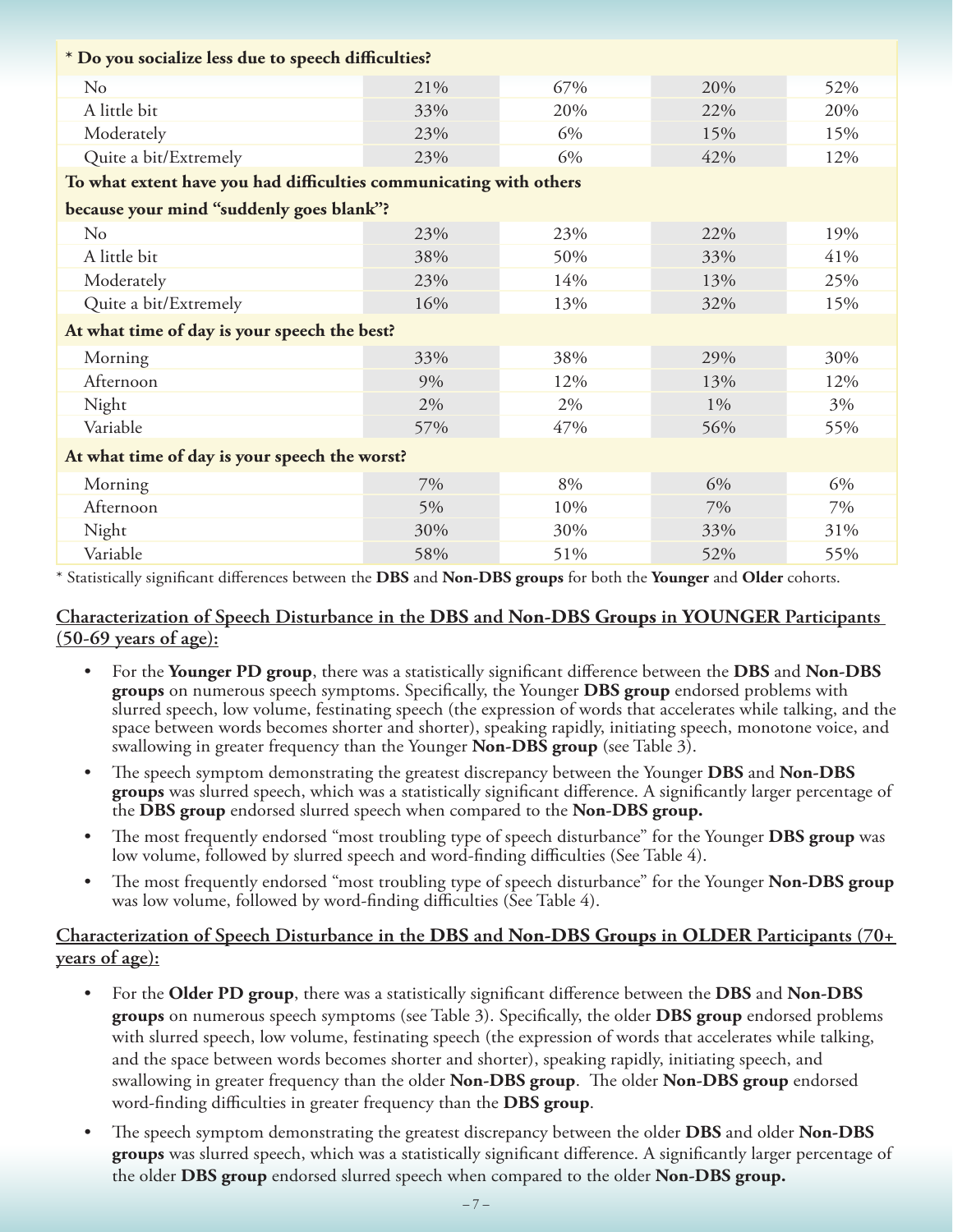- • The most frequently endorsed "most troubling type of speech disturbance" for the **DBS group** was low volume, followed by swallowing, slurred speech and word-finding difficulties (See Table 4).
- • The most frequently endorsed "most troubling type of speech disturbance" for the **Non-DBS group** was low volume, followed by word-finding difficulties (See Table 4).

|                                         | Younger PD Group        |                      | Older PD Group         |                      |
|-----------------------------------------|-------------------------|----------------------|------------------------|----------------------|
| <b>Description of Speech Difficulty</b> | <b>DBS</b><br>$(n=173)$ | Non-DBS<br>$(n=191)$ | <b>DBS</b><br>$(n=99)$ | Non-DBS<br>$(n=266)$ |
| Slurred Speech *,**                     | 74%                     | 34%                  | 61%                    | 34%                  |
| Low Volume *,**                         | 88%                     | 72%                  | 86%                    | 77%                  |
| Hoarseness in Speech                    | 40%                     | 37%                  | 35%                    | 43%                  |
| Festinating Speech *,**                 | 29%                     | 11%                  | 27%                    | 13%                  |
| Rapid Speech *,**                       | 22%                     | 11%                  | 22%                    | 11%                  |
| Tremulous Speech                        | 13%                     | 13%                  | 11%                    | 16%                  |
| Difficulty Getting Started *,**         | 33%                     | 24%                  | 38%                    | 28%                  |
| Monotone Speech <sup>*</sup>            | 47%                     | 27%                  | 34%                    | 33%                  |
| Stuttering                              | 22%                     | 15%                  | 17%                    | 12%                  |
| Word-finding Difficulties **            | 53%                     | 62%                  | 50%                    | 60%                  |
| Swallowing *,**                         | 51%                     | 34%                  | 64%                    | 39%                  |

#### **Table 3. Percentage of DBS and Non-DBS Groups for Younger and Older PD Participants Endorsing Specific Speech Difficulties**

\* Statistically significant differences between the **DBS** and **Non-DBS groups** in the **Younger PD group**.

\*\* Statistically significant differences between the **DBS** and **Non-DBS groups** in the **Older PD group**.

# **Table 4. Most Troubling Speech Symptom Endorsed for the DBS and Non-DBS Groups as it relates to the Younger and Older PD Participants**

|                               | Younger PD Group        |                      |                        | Older PD Group       |
|-------------------------------|-------------------------|----------------------|------------------------|----------------------|
| <b>Most Troubling Symptom</b> | <b>DBS</b><br>$(n=173)$ | Non-DBS<br>$(n=191)$ | <b>DBS</b><br>$(n=99)$ | Non-DBS<br>$(n=266)$ |
| Slurred Speech *,**           | 25%                     | 7%                   | 19%                    | 6%                   |
| Low Volume                    | 34%                     | 30%                  | 39%                    | 34%                  |
| Hoarseness in Speech          | $5\%$                   | 7%                   | 7%                     | 5%                   |
| <b>Festinating Speech</b>     | $3\%$                   | 2%                   | $1\%$                  | $1\%$                |
| Rapid Speech **               | $2\%$                   | 2%                   | 9%                     | $1\%$                |
| Tremulous Speech              | 2%                      | 2%                   | $0\%$                  | 2%                   |
| Difficulty Getting Started ** | 2%                      | 2%                   | 8%                     | 3%                   |
| Monotone Speech **            | 4%                      | 4%                   | 7%                     | $1\%$                |
| Stuttering                    | $5\%$                   | 4%                   | 2%                     | 2%                   |
| Word-finding Difficulties *   | 14%                     | 26%                  | 16%                    | 23%                  |
| Swallowing **                 | 5%                      | 6%                   | 12%                    | 5%                   |

\* Statistically significant differences between the **DBS** and **Non-DBS groups** in the **Younger PD group**.

\*\* Statistically significant differences between the **DBS** and **Non-DBS groups** in the **Older PD group**.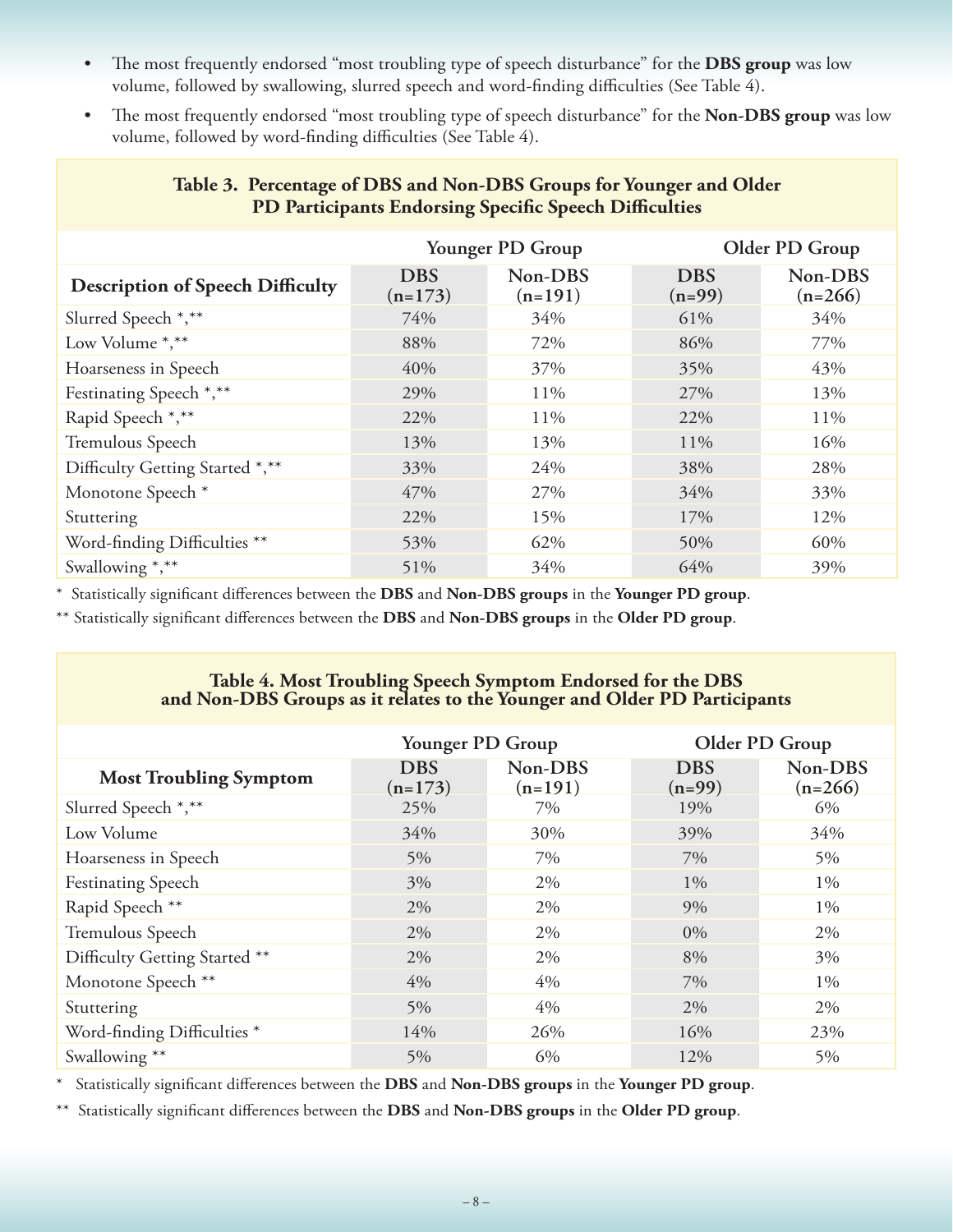#### **Voice Handicap Index (VHI) for the DBS and Non-DBS Groups within Younger and Older PD Groups:**

The domains within the Voice Handicap Index (VHI; Functional Speech, Physical Speech, Emotional Impact of Speech Disturbance, and the Total Score) revealed statistically significant differences between the **DBS group** and the **Non-DBS group** in both a **Younger PD group** and **Older PD group** in each domain (see Figures 3 and 4).

Examples of functional, physical, and emotional aspects to speech based on the VHI:

#### **Functional:**

- 1. My voice makes it difficult for people to hear me.
- 2. I use the phone less often than I would like to.
- 3. My voice difficulties restrict personal and social life.

#### **Physical:**

- 1. I run out of air when I talk.
- 2. I feel as though I have to strain to produce voice.
- 3. I use a great deal of effort to speak.

#### **Emotional:**

- 1. I am tense when talking to others because of my voice.
- 2. My voice problem upsets me.
- 3. I am embarrassed when people ask me to repeat.

#### **Voice Handicap Index (VHI) in YOUNGER Participants (50-69 years of age; See Figure 3):**

- For each subsection of the VHI, the average rating of speech disturbance for each group revealed:
	- º Younger **DBS** participants had a higher rating of "functional" voice disturbance than the Younger **Non-DBS** group (**DBS group:** Mean: 18.90; Standard Deviation: 9.33; **Non-DBS group:** Mean: 9.92; Standard Deviation: 8.63).
	- º Younger **DBS** participants had a higher rating of "physical" voice disturbance than the Younger **Non-DBS** group (**DBS group:** Mean: 16.87; Standard Deviation: 8.67; **Non-DBS group:** Mean: 9.64; Standard Deviation: 8.12).
	- º Younger **DBS** participants had a higher rating of "emotional disturbance" in response to their voice problems when compared to the Younger **Non-DBS** group (**DBS group:** Mean: 15.45; Standard Deviation: 10.52; **Non-DBS group:** Mean: 7.99; Standard Deviation: 8.94).
	- º Younger **DBS** had a "Total Score" (the sum of the Functional, Physical, and Emotional domains) that was higher than the Younger **Non-DBS** group, indicating that individuals with **DBS** reported higher ratings of "voice disturbance/interference" when compared to the **Non-DBS** group (**DBS group:** Mean: 51.23; Standard Deviation: 26.26; **Non-DBS group:** Mean: 27.54; Standard Deviation: 24.01).

#### **Voice Handicap Index (VHI) in OLDER Participants (70+ years of age; See Figure 4):**

- For each subsection of the VHI, the average rating of speech disturbance for each group revealed:
	- Older **DBS** participants had a higher rating of "functional" voice disturbance than the Older **Non-DBS** group (**DBS group:** Mean: 19.89; Standard Deviation: 10.63; **Non-DBS group:** Mean: 12.12; Standard Deviation: 8.82).
	- º Older **DBS** participants had a higher rating of "physical" voice disturbance than the Older **Non-DBS** group (**DBS group:** Mean: 17.31; Standard Deviation: 9.15; **Non-DBS group:** Mean: 11.00; Standard Deviation: 8.22).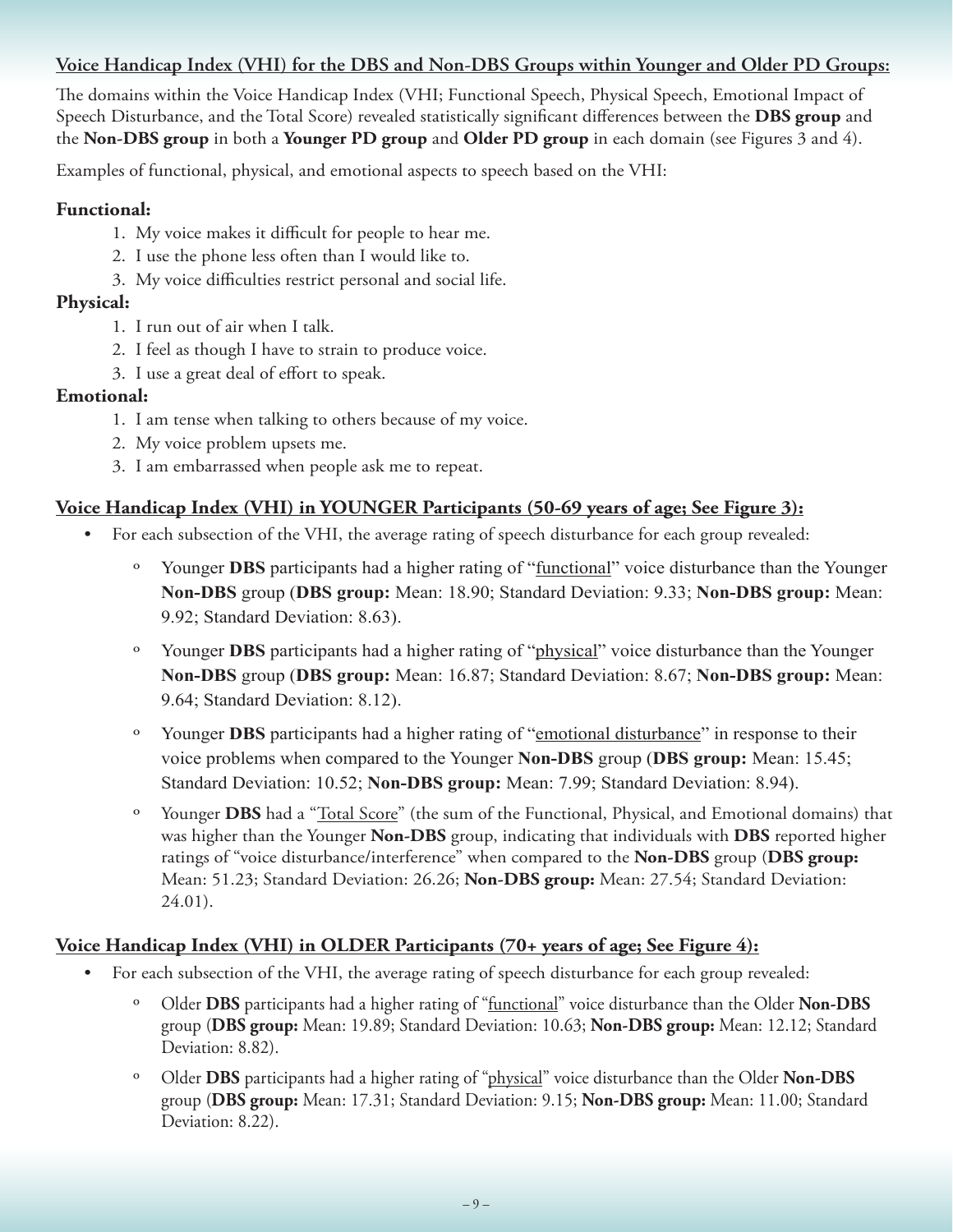- º Older **DBS** participants had a higher rating of "emotional disturbance" in response to their voice problems when compared to the Older **Non-DBS** group (**DBS group:** Mean: 16.86; Standard Deviation: 11.57; **Non-DBS group:** Mean: 9.10; Standard Deviation: 9.19).
- o Older **DBS** had a "Total Score" (the sum of the Functional, Physical, and Emotional domains) that was higher than the Older **Non-DBS** group, indicating that individuals with **DBS** reported higher ratings of "voice disturbance/interference" when compared to the **Non-DBS** group (**DBS group:** Mean: 54.05; Standard Deviation: 29.13; **Non-DBS group:** Mean: 32.22; Standard Deviation: 24.51).

#### **Figure 3. Voice Handicap Index (VHI): Differences between DBS and Non-DBS in a YOUNGER PD Group**



 **Higher scores reflect greater interference from speech/voice difficulties \* Statistically significant difference between groups**

#### **Figure 4. Voice Handicap Index (VHI): Differences between DBS and Non-DBS in an OLDER PD Group**



**Voice Handicap Index Domains** 

 **Higher scores reflect greater interference from speech/voice difficulties \* Statistically significant difference between groups**

#### **SPEECH SYMPTOMS IN DBS AND NON-DBS GROUPS IN BOTH EARLY AND ADVANCED PD PARTICIPANTS:**

#### **Early versus Advanced PD:**

To look closer at the influence of disease duration on non-motor symptoms, the participants in this study were divided into the groups "**Early PD group"** and "**Advanced PD group."** Previous research has found that in PD the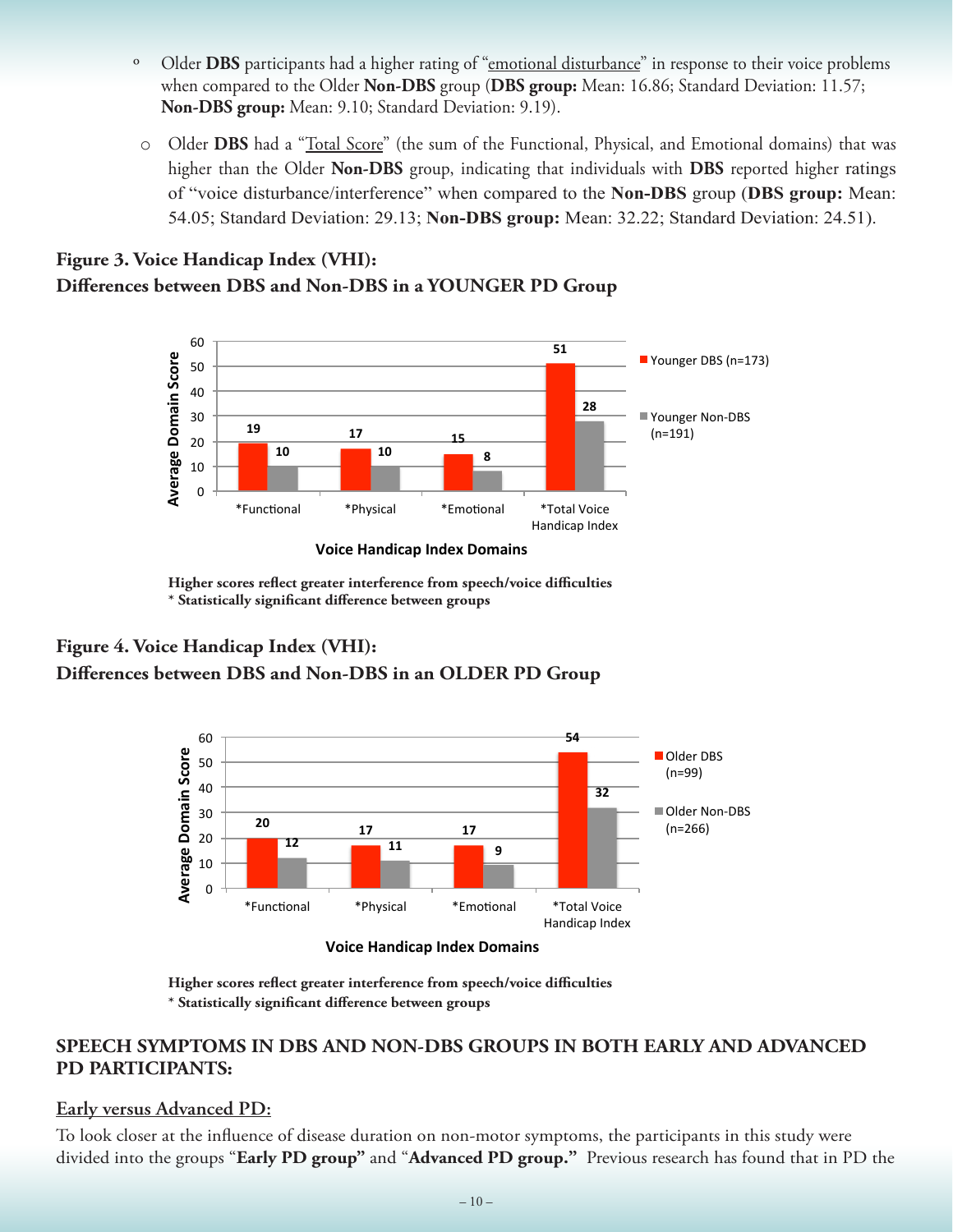average time from symptom onset to development of motor complications was 6 years $27,28$ . Thus, based on previous research, the participants in this study were divided into the groups **Early** versus **Advanced PD,** <6 years and 6+ years, respectively, to define a valid partition between early and advanced disease states<sup>29, 30</sup>.

There were too few individuals who have **DBS** therapy in the **Early PD group** (disease duration of < 6 years) to compare **DBS** versus **Non-DBS** participants **(DBS**: N=13**; Non-DBS**: N=201**)**. The small number of individuals with **DBS** in the **Early PD group** can be explained by DBS candidacy standards. Moreover, several of the world experts in DBS therapy for PD patients convened in 2009 to establish an "Expert Consensus and Review of Key Issues" related to DBS for PD31. This group of individuals indicated that DBS therapy is most commonly offered as a treatment intervention after an individual has had PD for more than 5 years. Consequently, due to the small number of **DBS** participants in the **Early PD group** in this study, analyses comparing **DBS** versus **Non-DBS** participants in the **Early PD** group were not conducted.

The **Advanced PD group** was divided into two groups (**Advanced PD 6-10 years** and **Advanced PD 11+ years**) to take a closer look at disease duration and its impact on speech within these cohorts.

#### **Speech differences in DBS and Non-DBS Groups in ADVANCED PD 6-10 YEARS:**

- • In general, in the **Advanced PD group 6-10 years,** there were numerous statistically significant differences in speech disturbance severity between the **DBS group** and **Non-DBS group**, with the **DBS group**  reporting more severe symptoms (see Table 5).
- 93% of the Advanced PD 6-10 years **DBS group** reported having speech problems at the current time, with 74% characterizing the severity of their speech problems as moderate to severe.
- • 85% of the Advanced PD 6-10 years **Non-DBS group** reported experiencing speech difficulties at the current time, with 42% characterizing the severity of their speech problems as moderate to severe.
- • Although a significant portion of both Advanced PD 6-10 years **DBS** and **Non-DBS groups** reported that others have difficulties understanding them, a larger percentage of the **DBS group** reported greater difficulties with other people understanding them than the **Non-DBS group** (**DBS group**=93%; **Non-DBS group**=75%; statistically significant difference).
- • When compared to the Advanced PD 6-10 years **Non-DBS group**, the Advanced PD 6-10 years **DBS group** endorsed a greater reduction in communicating with others due to their speech difficulties (**DBS group**=80%; **Non-DBS group**=60%; statistically significant difference).
- Due to speech difficulties, a significantly greater number of individuals in the Advanced PD 6-10 years **DBS group** reported that they were socializing less often than individuals in the Advanced PD 6-10 years **Non-DBS group** (**DBS group**=78%; **Non-DBS group**=44%; statistically significant difference).

#### **Speech differences in DBS and Non-DBS Groups in ADVANCED PD 11+ YEARS):**

- In general, in the **Advanced PD 11+ years group**, there were numerous statistically significant differences in speech disturbance severity between the **DBS group** and **Non-DBS group**, with the **DBS group**  reporting more severe symptoms (see Table 5).
- • 96% of the Advanced PD 11+ years **DBS group** reported having speech problems at the current time, with 81% characterizing the severity of their speech problems as moderate to severe.
- • 90% of the Advanced PD 11+ years **Non-DBS group** reported experiencing speech difficulties at the current time, with 52% characterizing the severity of their speech problems as moderate to severe.
- Although a significant portion of both groups reported that others have difficulties understanding them, a larger percentage of the Advanced PD 11+ years **DBS group** reported greater difficulties with other people understanding them than the Advanced PD 11+ years **Non-DBS group** (**DBS group**=92%; **Non-DBS group**=74%; statistically significant difference).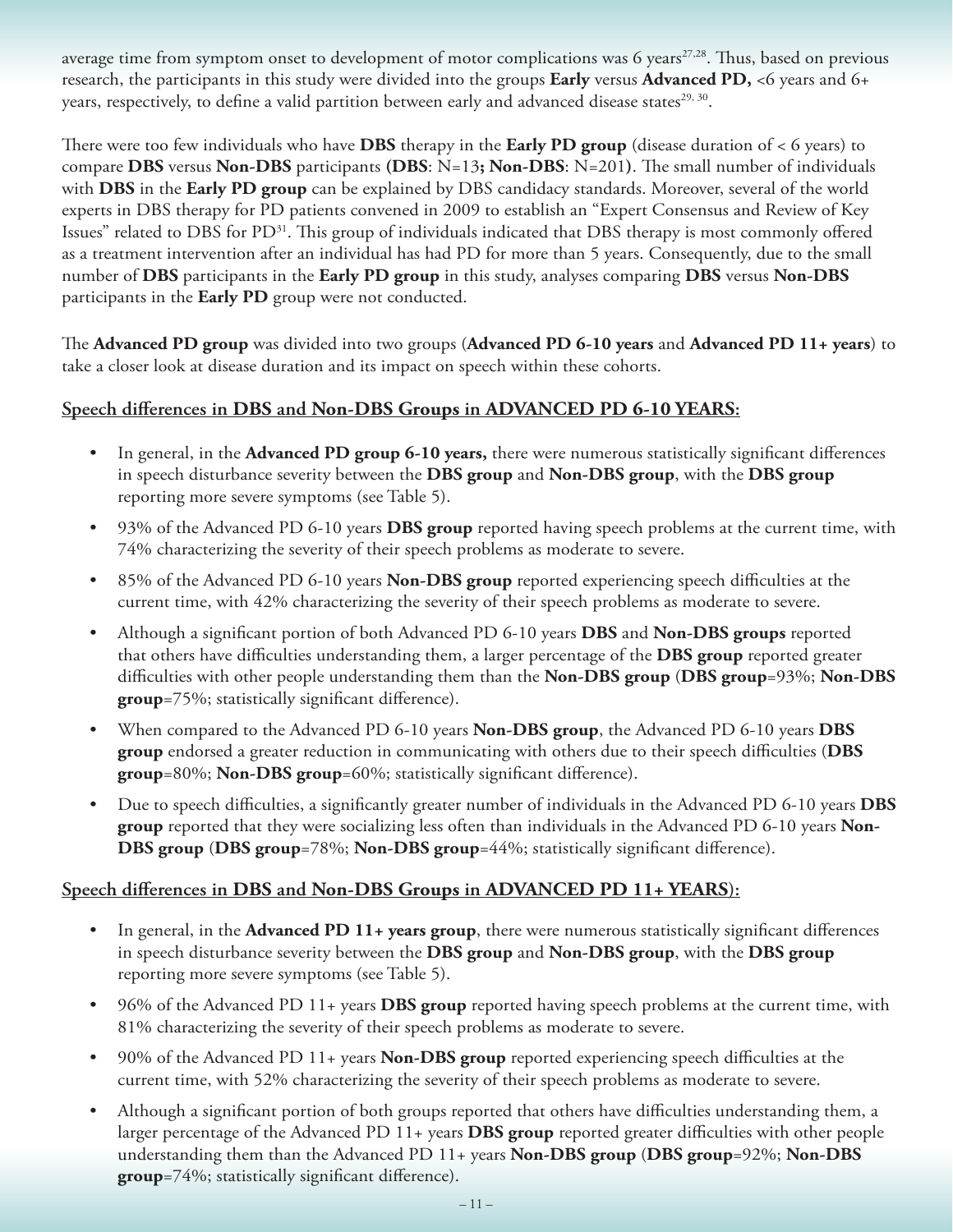- • When compared to the Advanced PD 11+ years **Non-DBS group**, the Advanced PD 11+ years **DBS group** endorsed a greater reduction in communicating with others due to their speech difficulties (**DBS group**=88%; **Non-DBS group**=64%; statistically significant difference).
- • Due to speech difficulties, a significantly greater number of individuals in the Advanced PD 11+ years **DBS group** reported that they were socializing less often than individuals in the Advanced PD 11+ years **Non-DBS group** (**DBS group**=80%; **Non-DBS group**=52%; statistically significant difference).

| Table 5. Speech Symptoms Advanced PD Group 6-10 years versus Advanced<br>PD Group 11+Years: DBS vs. Non-DBS    |                                 |                      |                                              |                      |
|----------------------------------------------------------------------------------------------------------------|---------------------------------|----------------------|----------------------------------------------|----------------------|
|                                                                                                                | <b>Advanced PD</b><br>$(n=202)$ | Group 6-10yrs        | <b>Advanced PD Group 11+yrs</b><br>$(n=340)$ |                      |
| Questions related to speech                                                                                    | <b>DBS</b><br>$(n=54)$          | Non-DBS<br>$(n=148)$ | <b>DBS</b><br>$(n=220)$                      | Non-DBS<br>$(n=120)$ |
| * Have you experienced speech difficulties since you have been diagnosed with PD?                              |                                 |                      |                                              |                      |
| No                                                                                                             | 2%                              | 10%                  | 5%                                           | 9%                   |
| A little bit                                                                                                   | 30%                             | 45%                  | 16%                                          | 39%                  |
| Moderately                                                                                                     | 43%                             | 25%                  | 26%                                          | 36%                  |
| Quite a bit/Extremely                                                                                          | 26%                             | 19%                  | 54%                                          | 17%                  |
| * How severe would you rate your current overall speech problem?                                               |                                 |                      |                                              |                      |
| No problems                                                                                                    | 7%                              | 15%                  | 4%                                           | 10%                  |
| A little bit                                                                                                   | 19%                             | 43%                  | 15%                                          | 38%                  |
| Moderately                                                                                                     | 56%                             | 23%                  | 30%                                          | 34%                  |
| Quite a bit/Extremely                                                                                          | 19%                             | 19%                  | 50%                                          | 18%                  |
| * To what extent do you think other people can understand you?                                                 |                                 |                      |                                              |                      |
| No difficulty understanding me                                                                                 | 7%                              | 25%                  | 8%                                           | 26%                  |
| A little bit of difficulty                                                                                     | 39%                             | 41%                  | 22%                                          | 33%                  |
| Moderate difficulty                                                                                            | 35%                             | 23%                  | 26%                                          | 28%                  |
| Quite a bit/Extreme difficulty                                                                                 | 19%                             | 12%                  | 44%                                          | 14%                  |
| * Are you communicating less because of speech difficulties?                                                   |                                 |                      |                                              |                      |
| No                                                                                                             | 20%                             | 40%                  | 12%                                          | 36%                  |
| A little bit                                                                                                   | 43%                             | 36%                  | 24%                                          | 29%                  |
| Moderately                                                                                                     | 20%                             | 11%                  | 25%                                          | 21%                  |
| Quite a bit/Extremely                                                                                          | 17%                             | 13%                  | 39%                                          | 14%                  |
| * Do you socialize less due to speech difficulties?                                                            |                                 |                      |                                              |                      |
| No                                                                                                             | 22%                             | 56%                  | 20%                                          | 48%                  |
| A little bit                                                                                                   | 43%                             | 23%                  | 24%                                          | 20%                  |
| Moderately                                                                                                     | 20%                             | 12%                  | 23%                                          | 13%                  |
| Quite a bit/Extremely                                                                                          | 15%                             | $8\%$                | 34%                                          | 18%                  |
| To what extent have you had difficulties communicating with others because your mind "suddenly goes<br>blank"? |                                 |                      |                                              |                      |
| No                                                                                                             | 20%                             | 23%                  | 22%                                          | 16%                  |
| A little bit                                                                                                   | 44%                             | 43%                  | 33%                                          | 47%                  |

Moderately 15% 19% 22% 24% Quite a bit/Extremely 20% 16% 24% 13%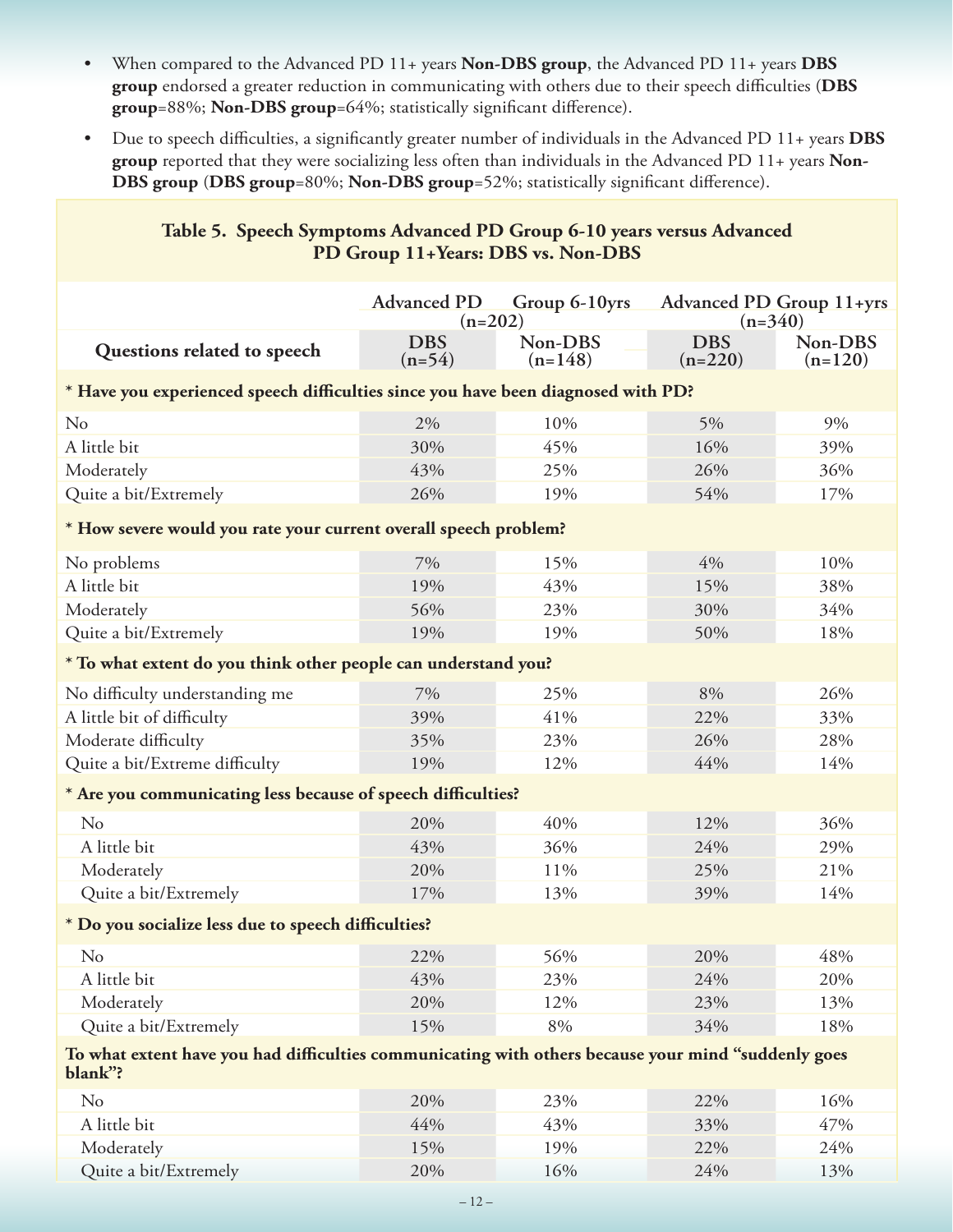#### **At what time of day is your speech the best?**

| Morning                                       | 40% | 33% | 29%   | 32% |  |
|-----------------------------------------------|-----|-----|-------|-----|--|
| Afternoon                                     | 13% | 15% | 10%   | 9%  |  |
| Night                                         | 4%  | 2%  | $1\%$ | 3%  |  |
| Variable                                      | 43% | 50% | 60%   | 57% |  |
| At what time of day is your speech the worst? |     |     |       |     |  |
| Morning                                       | 8%  | 7%  | $7\%$ | 6%  |  |
| Afternoon                                     | 6%  | 10% | 7%    | 9%  |  |
| Night                                         | 38% | 30% | 28%   | 34% |  |
| Variable                                      | 49% | 54% | 59%   | 51% |  |

\* Statistically significant differences between the **DBS** and **Non-DBS groups** for both **Advanced PD 6-10 years** and **Advanced PD 11+ years groups**

#### **Characterization of Speech Disturbance in the DBS and Non-DBS Groups in the ADVANCED PD 6-10 YEARS Group**

- In the **Advanced PD 6-10 years group**, there was a statistically significant difference between the **DBS** and **Non-DBS groups** on several speech symptoms. Specifically, the **DBS group** endorsed problems with slurred speech, festinating speech (the expression of words that accelerates while talking, and the space between words becomes shorter and shorter), speaking rapidly, and stuttering in greater frequency than the **Non-DBS group** (see Table 6).
- The speech symptom demonstrating the greatest discrepancy between the Advanced PD 6-10 years **DBS** and **Non-DBS groups** was slurred speech, which was a statistically significant difference. A significantly larger percentage of the **DBS group** endorsed slurred speech when compared to the **Non-DBS group.**
- The most frequently endorsed "most troubling type of speech disturbance" for the Advanced PD 6-10 years **DBS group** was low volume, followed by word-finding difficulties and slurred speech (See Table 7).
- The most frequently endorsed "most troubling type of speech disturbance" for the Advanced PD 6-10 years **Non-DBS group** was low volume, followed by word-finding difficulties (See Table 7).

#### **Characterization of Speech Disturbance in the DBS and Non-DBS Groups in the ADVANCED PD 11+ YEARS Group**

- In the **Advanced PD 11+ years group**, there was a statistically significant difference between the **DBS** and **Non-DBS groups** on numerous speech symptoms. Specifically, the **DBS group** endorsed problems with slurred speech, festinating speech (the expression of words that accelerates while talking, and the space between words becomes shorter and shorter), speaking rapidly, initiating speech, and swallowing in greater frequency than the **Non-DBS group** (see Table 3). The **Non-DBS group** endorsed word-finding difficulties in greater frequency than the **DBS group**.
- The speech symptom demonstrating the greatest discrepancy between the Advanced PD 11+ years **DBS** and **Non-DBS groups** was slurred speech, which was a statistically significant difference. A significantly larger percentage of the **DBS group** endorsed slurred speech when compared to the **Non-DBS group.**
- The most frequently endorsed "most troubling type of speech disturbance" for the Advanced PD 11+ years **DBS group** was low volume, followed by slurred speech and word-finding difficulties (See Table 7).
- The most frequently endorsed "most troubling type of speech disturbance" for the Advanced PD 11+ years **Non-DBS group** was low volume, followed by word-finding difficulties (See Table 4).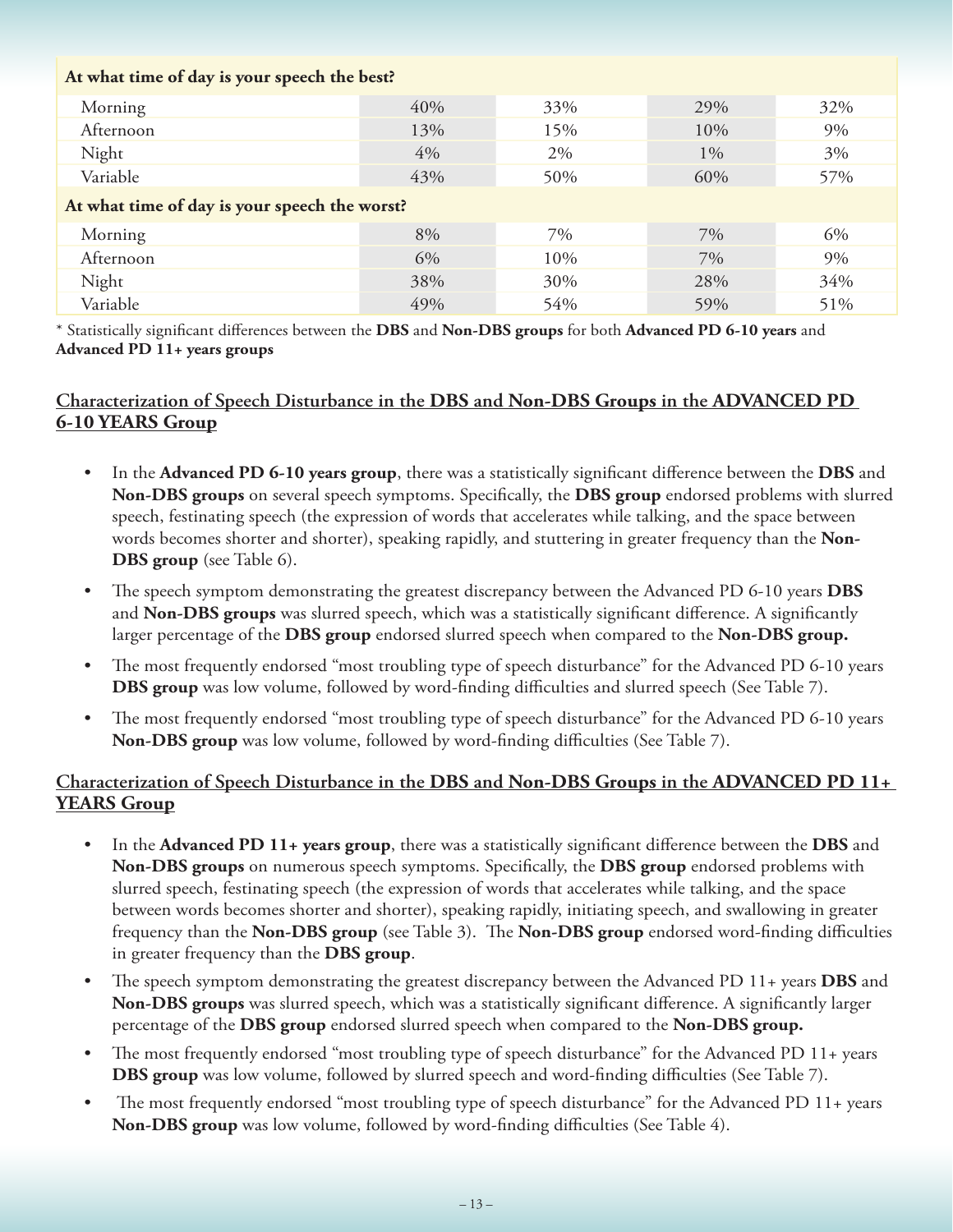|                                         | Advanced PD group 6-10yrs |                      | Advanced PD Group 11+ yrs |                      |
|-----------------------------------------|---------------------------|----------------------|---------------------------|----------------------|
| <b>Description of Speech Difficulty</b> | <b>DBS</b><br>$(n=54)$    | Non-DBS<br>$(n=148)$ | <b>DBS</b><br>$(n=220)$   | Non-DBS<br>$(n=120)$ |
| Slurred Speech *,**                     | 80%                       | 40%                  | 68%                       | 41%                  |
| Low Volume                              | 89%                       | 80%                  | 86%                       | 85%                  |
| Hoarseness in Speech                    | 54%                       | 41%                  | 36%                       | 39%                  |
| Festinating Speech *,**                 | 22%                       | 11%                  | 32%                       | 19%                  |
| Rapid Speech *,**                       | 24%                       | 12%                  | 25%                       | 13%                  |
| Tremulous Speech                        | 13%                       | 14%                  | 13%                       | 17%                  |
| Difficulty Getting Started **           | 28%                       | 28%                  | 38%                       | 28%                  |
| Monotone Speech                         | 41%                       | 34%                  | 42%                       | 36%                  |
| Stuttering <sup>*</sup>                 | 20%                       | 10%                  | 20%                       | 15%                  |
| Swallowing **                           | 48%                       | 41%                  | 56%                       | 36%                  |
| Word-finding Difficulties **            | 61%                       | 61%                  | 51%                       | 62%                  |

#### **Table 6. Percentage of DBS and Non-DBS Groups within the Advanced PD Group 6-10 years and the Advanced PD Group 11+Years Endorsing Specific Speech Difficulties:**

\* Statistically significant differences between the **DBS and Non-DBS for the Advanced PD 6-10 years group**.

\*\* Statistically significant differences between the **DBS and Non-DBS for the Advanced PD 11+ years group.**

#### **Table 7. Most Troubling Speech Symptom Endorsed for the DBS and Non-DBS Groups within the Advanced PD Group 6-10 years and the Advanced PD Group 11+Years:**

|                               | Advanced PD group 6-10yrs |                      | Advanced PD Group 11+ yrs |                      |
|-------------------------------|---------------------------|----------------------|---------------------------|----------------------|
| <b>Most Troubling Symptom</b> | <b>DBS</b><br>$(n=54)$    | Non-DBS<br>$(n=148)$ | <b>DBS</b><br>$(n=220)$   | Non-DBS<br>$(n=120)$ |
| Slurred Speech *,**           | 20%                       | 5%                   | 22%                       | 8%                   |
| Low Volume                    | 32%                       | 31%                  | 37%                       | 43%                  |
| Hoarseness in Speech          | 7%                        | 8%                   | 4%                        | 3%                   |
| Festinating Speech *          | 7%                        | 0%                   | 2%                        | 2%                   |
| Rapid Speech *                | 7%                        | 0%                   | 4%                        | 3%                   |
| Tremulous Speech              | 2%                        | 0%                   | $1\%$                     | 4%                   |
| Difficulty Getting Started    | $0\%$                     | $1\%$                | $5\%$                     | 3%                   |
| Monotone Speech               | 4%                        | $1\%$                | $5\%$                     | 3%                   |
| Stuttering                    | 2%                        | $3\%$                | 4%                        | 3%                   |
| Swallowing                    | 11%                       | 5%                   | 7%                        | 8%                   |
| Word-finding Difficulties     | 28%                       | 25%                  | 13%                       | 19%                  |

Statistically significant differences between the DBS and Non-DBS for the Advanced PD 6-10 years group.

\*\* Statistically significant differences between the **DBS and Non-DBS for the Advanced PD 11+ years group**.

#### **Voice Handicap Index (VHI) for the Advanced PD groups (disease duration 6-10 years and 11+years)**

The domains within the Voice Handicap Index (VHI; Functional Speech, Physical Speech, Emotional Impact of Speech Disturbance, and the Total Score) revealed significant differences between the **DBS group** and the **Non-DBS group** in both **Advanced PD 6-10 years group** and **Advanced PD 11+ years group** (see Figures 3 and 4).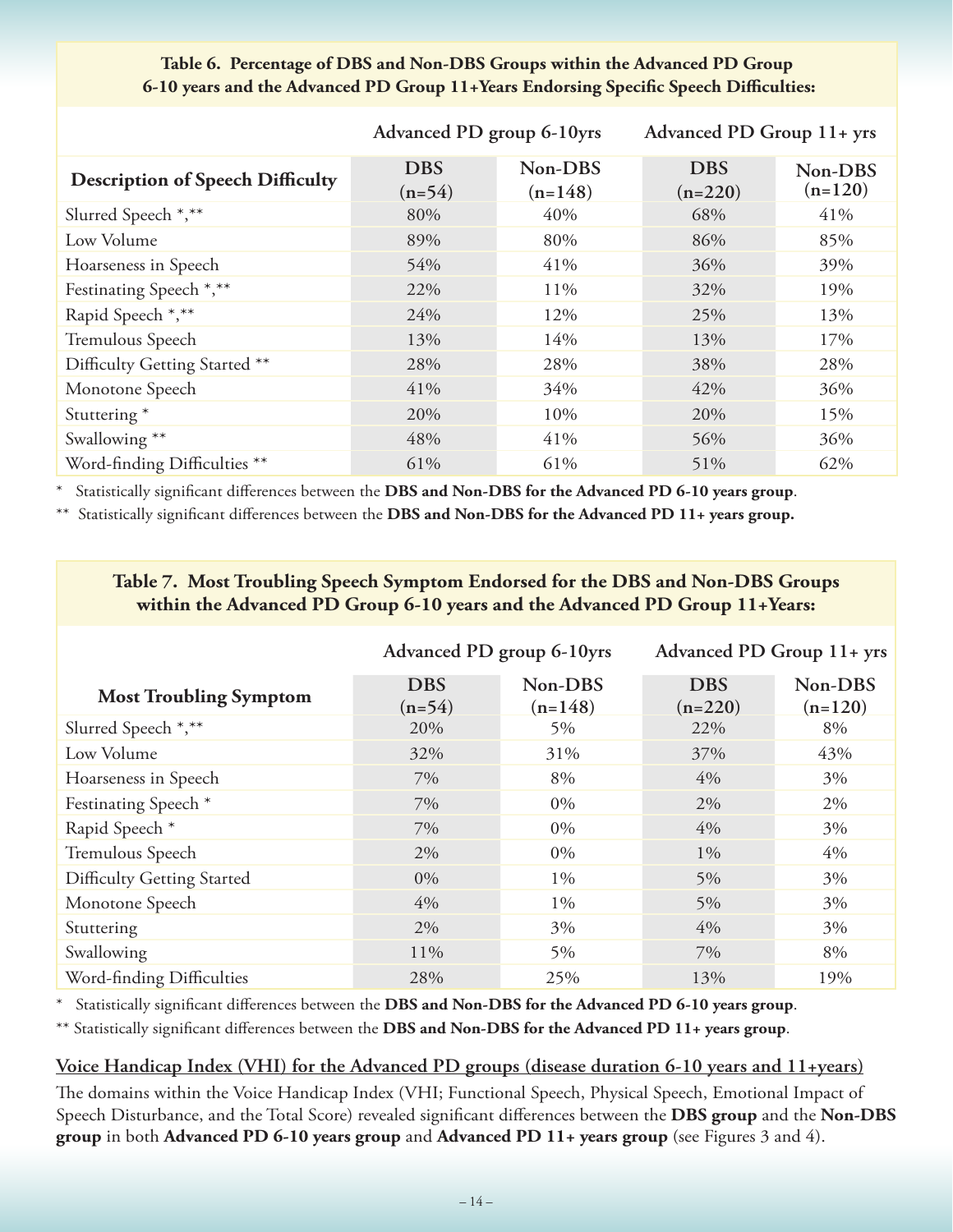#### Examples of functional, physical, and emotional aspects of speech based on the VHI: **Functional:**

- 1. My voice makes it difficult for people to hear me.
- 2. I use the phone less often than I would like to.
- 3. My voice difficulties restrict personal and social life.

#### **Physical:**

- 1. I run out of air when I talk.
- 2. I feel as though I have to strain to produce voice.
- 3. I use a great deal of effort to speak.

#### **Emotional:**

- 1. I am tense when talking to others because of my voice.
- 2. My voice problem upsets me.
- 3. I am embarrassed when people ask me to repeat.

#### **Voice Handicap Index (VHI) in Advanced PD Group 6-10 years (See Figure 5):**

- For each subsection of the VHI, the average rating of speech disturbance for each group revealed:
	- º Advanced PD 6-10 years **DBS** participants had a higher rating of "functional" voice disturbance than the **Non-DBS** group (**DBS group:** Mean: 15.59; Standard Deviation: 8.36; **Non-DBS group:** Mean: 11.89; Standard Deviation: 8.66).
	- º Advanced PD 6-10 years **DBS** participants had a higher rating of "physical" voice disturbance than the Advanced PD 6-10 years **Non-DBS** group (**DBS group:** Mean: 15.46; Standard Deviation: 8.23; **Non-DBS group:** Mean: 10.68; Standard Deviation: 7.91).
	- º Advanced PD 6-10 years **DBS** participants had a higher rating of "emotional disturbance" in response to their voice problems when compared to the Advanced PD 6-10 years **Non-DBS** group (**DBS group:** Mean: 13.33; Standard Deviation: 11.01; **Non-DBS group:** Mean: 8.43; Standard Deviation: 9.00).
	- º Advanced PD 6-10 years **DBS** had a "Total Score" (the sum of the Functional, Physical, and Emotional domains) that was higher than the Advanced PD 6-10 years **Non-DBS** group, indicating that individuals with **DBS** reported higher ratings of "voice disturbance/interference" when compared to the **Non-DBS** group (**DBS group:** Mean: 44.39; Standard Deviation: 25.67; **Non-DBS group:**  Mean: 30.99; Standard Deviation: 23.63).

#### **Voice Handicap Index (VHI) in Advanced PD Group 11+ years (See Figure 6):**

- For each subsection of the VHI, the average rating of speech disturbance for each group revealed:
	- º Advanced PD 11+ years **DBS** participants had a higher rating of "functional" voice disturbance than the **Non-DBS** group (**DBS group:** Mean: 20.16; Standard Deviation: 10.12; **Non-DBS group:**  Mean: 13.58; Standard Deviation: 8.90).
	- º Advanced PD 11+ years **DBS** participants had a higher rating of "physical" voice disturbance than the Advanced PD 11+ years **Non-DBS** group (**DBS group:** Mean: 17.45; Standard Deviation: 9.09; **Non-DBS group:** Mean: 11.88; Standard Deviation: 8.10).
	- <sup>o</sup> Advanced PD 11+ years **DBS** participants had a higher rating of "emotional disturbance" in response to their voice problems when compared to the Advanced PD 11+ years **Non-DBS** group (**DBS group:** Mean: 16.46; Standard Deviation: 10.91; **Non-DBS group:** Mean: 10.80; Standard Deviation: 9.52).
	- º Advanced PD 11+ years **DBS** had a "Total Score" (the sum of the Functional, Physical, and Emotional domains) that was higher than the Advanced PD 11+ years **Non-DBS** group, indicating that individuals with **DBS** reported higher ratings of "voice disturbance/interference" when compared to the **Non-DBS** group (**DBS group:** Mean: 54.07; Standard Deviation: 27.72; **Non-DBS group:**  Mean: 36.27; Standard Deviation: 24.56).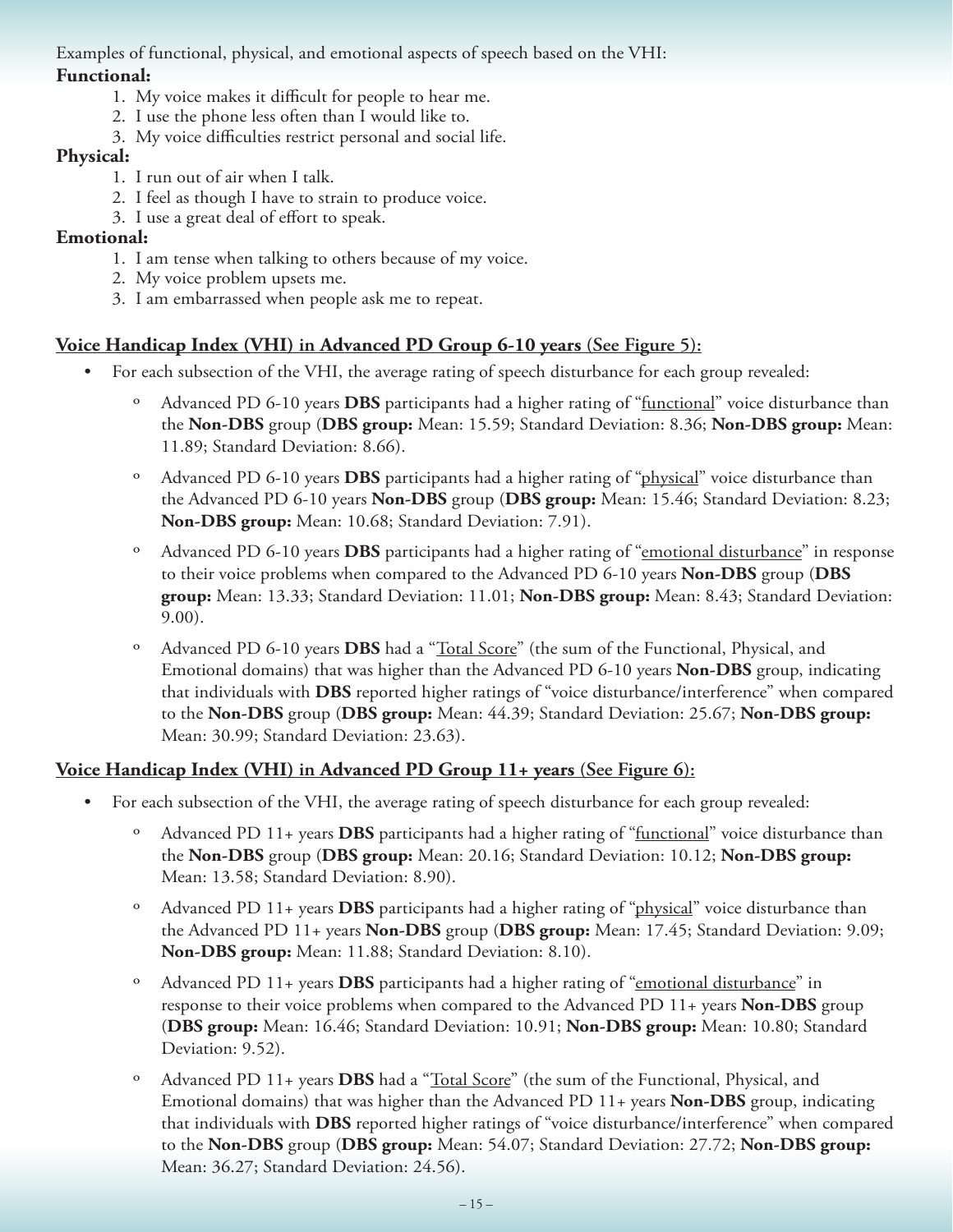

#### **Figure 5. Voice Handicap Index (VHI): Differences between DBS and Non-DBS in Advanced PD Group 6-10yrs**

 **Higher scores reflect greater interference from speech/voice difficulties \* Significant difference between groups**





**Higher scores reflect greater interference from speech/voice difficulties**

 **\* Significant difference between groups**

#### **Speech disturbance and Time of Day for both Younger and Older Groups and Advanced PD 6-10 years and Advanced PD 11+ years groups:**

- There were no differences between the **DBS** and **Non-DBS** groups in the Younger and Older PD groups and **Advanced PD 6-10 years** and **Advanced PD 11+ years groups** as it relates to the time of day that their speech is the best or worst.
- • Approximately half of the individuals in the **DBS** and **Non-DBS groups** in the **Younger** and **Older PD groups** and **Advanced PD 6-10 years** and **Advanced PD 11+ years groups** indicated that their speech difficulties were variable across the day.
- • Approximately one-third of the individuals in the **DBS** and **Non-DBS groups** in the **Younger** and **Older PD groups** and **Advanced PD 6-10 years** and **Advanced PD 11+ years groups** reported that their speech was the best in the morning and the worst in the evening.

#### **SPEECH/VOICE DIFFICULTIES OVER TIME: VOICE HANDICAP INDEX (VHI): 2008 and 2012:**

The Parkinson Alliance conducted a survey-based study of speech in 2008, and there were 112 participants from that study who also completed the current survey **(DBS group=57; Non-DBS group=55)**.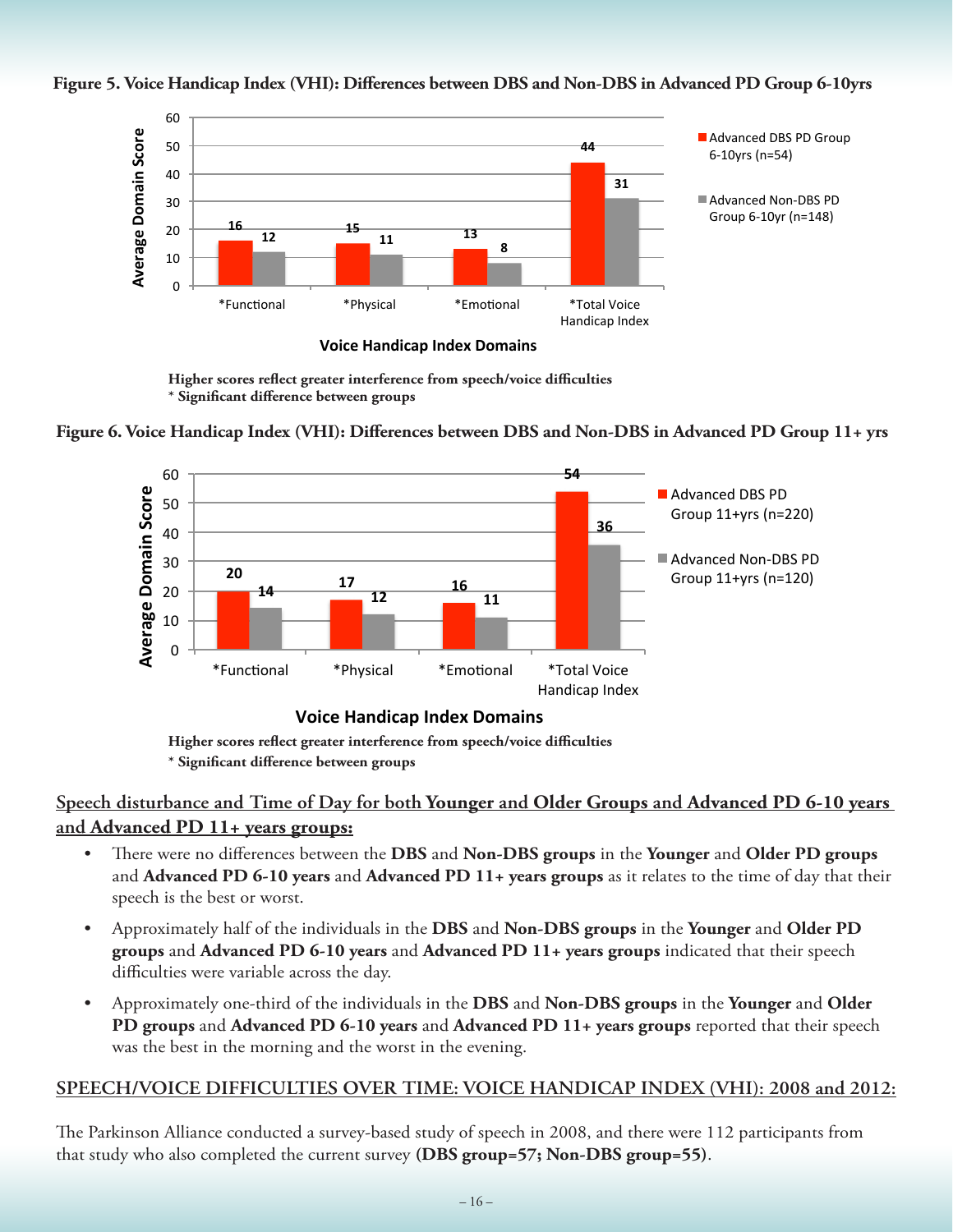- In general, for the participants who participated in both the 2008 and 2012 surveys, the **DBS group** rated greater speech/voice difficulties ("Functional," "Physical," and "Emotional") when compared to the **Non-DBS group.**
- Both **DBS** and **Non-DBS** participants had statistically significant worsening "functional speech" over time (e.g., My voice difficulties restrict personal and social life).
- Patients in the **Non-DBS group** reported greater worsening of "functional speech" over time when compared to the **DBS group**, which was statistically significant.
- The **Non-DBS group** had a statistically significant greater decline in "physical speech functions" (e.g., I feel as though I have to strain to produce voice; I use a great deal of effort to speak) when compared to the **DBS group.**
- There was not a significant change in "emotional reactivity/disturbance" (e.g., I am tense when talking to others because of my voice; My voice problem upsets me) in response to voice difficulties over time for either group.

#### **DBS SPECIFIC QUESTIONS:**

- 66% of the DBS participants perceive that their speech got worse due to DBS.
- 17% reported that their speech was somewhat improved following DBS; 10% believe their speech was moderately improved following DBS; 7% reported that their speech greatly improved following DBS.
- 50% of the participants reported that the worsening of speech following DBS was unexpected.
- For those who perceived worsening of speech to be attributed to DBS, low volume, slurred speech, wordfinding difficulties, and swallowing were the symptoms most frequently endorsed as being adversely impacted by DBS therapy.
- Adjustments to DBS settings are thought to have an impact on speech symptoms.
	- º 12% of the participants believed speech worsened.
	- <sup>o</sup> 48% of the participants <u>did not</u> believe adjustments to the DBS settings had an impact on speech.
	- <sup>o</sup> 11% of the participants believed that speech improved following adjustments to the DBS settings.
	- º 29% of the participants reported that speech sometimes improved and sometimes worsened following adjustments to the DBS settings.
- When the intent of adjusting DBS settings was to improve speech, 19% reported that symptoms improved.
- For those whose speech improved following the adjustment to DBS settings, 20% reported that other symptoms got worse; thus there was a trade off.
- 94% of the participants indicated that they are satisfied with the outcome of their DBS therapy based on the symptom improvement received from DBS, even in the context of having some side effects.
	- <sup>o</sup> 18% reported that they were somewhat satisfied with the outcome of their DBS therapy.
	- <sup>o</sup> 36% reported that they were very satisfied with the outcome of their DBS therapy.
	- º 40% reported that they were extremely satisfied with the outcome of their DBS therapy.
	- º 6% reported that they were not satisfied with the outcome of their DBS therapy.
- 97% of the participants reported that DBS improved their quality of life.
	- º 33% reported "extreme" improvement in quality of life.
	- º 38% reported "quite-a-bit" of improvement in quality of life.
	- º 17% reported having "moderate" improvement in quality of life.
	- º 9% reported having "a little bit" of improvement in quality of life.
	- º 3% reported having no improvement in quality of life.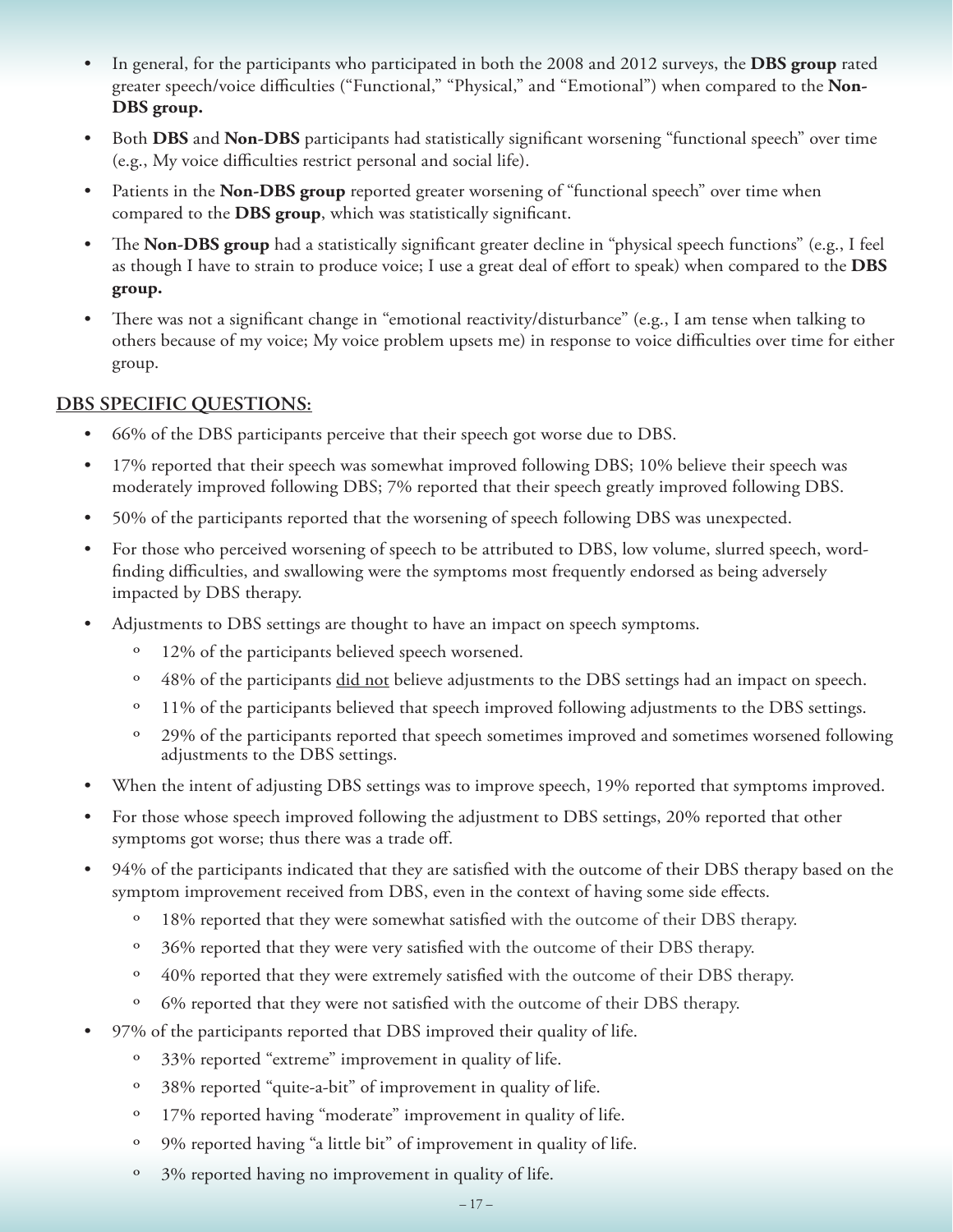#### **TREATMENT FOR SPEECH DIFFICULTIES IN PARKINSON'S DISEASE:**

- Lee Silverman Voice Treatment (LSVT) uses voice training techniques that are intended to help patients with PD increase intelligibility and vocal loudness. LSVT is administered in 16 individual one-hour treatment sessions in one month. There are daily homework and daily carryover exercises all 30 days of the month. LSVT focuses exclusively on exercises (maximum sustained 'ah', high/low pitch range) as well as increasing healthy vocal loudness in functional speech production.
- 25% of the participants in this study reported that they participated in LSVT (the treatment method was explained in the survey).
- For those who participated in LSVT, 53% reported that this treatment was a little bit to moderately helpful, and 41% reported that this treatment was quite a bit to extremely helpful.
- 20% of the participants indicated that they participated in Speech Therapy, but to their knowledge, the treatment was not officially LSVT.
- 69% reported that this treatment was a little bit to moderately helpful, and 19% reported that this treatment was quite a bit to extremely helpful.

# **Summary and Discussion**

Speech disturbance is commonly reported by people with PD, and impacts the daily lives of these individuals. Deep Brain Stimulation (DBS) has been found to adversely impact speech in a number of PD patients. Speech characteristics related to functional and psychosocial outcomes for these patients, however, require further delineation, highlighting implications for DBS therapy and expectation management. The results of this study are discussed below in the context of the objectives of this report.

#### 1. To compare and contrast speech symptoms for **DBS** and **Non-DBS** patients in both a **Younger PD group (50- 69 years of age)** and **Older PD group (70+ years).**

- 86% of the participants of this study endorsed speech problems.
- For both the Younger and Older PD groups, there were statistically significant differences in speech disturbance severity between the **DBS group** and **Non-DBS group**, with the **DBS group** reporting more severe symptoms**.**
	- º For the **Younger PD group**, 75% of the **DBS group** versus 29% of the **Non-DBS group** characterized the severity of their speech problems as moderate to severe.
	- º For the **Older PD group**, 81% of the **DBS group** versus 48% of the **Non-DBS group** characterized the severity of their speech problems as moderate to severe.
- Although there are numerous manifestations of speech disturbances in PD, low volume was the most common and the "most troubling speech symptom" for **DBS** and **Non-DBS** participants in both **Younger** and **Older PD groups**.
- • In both **Younger** and **Older PD groups,** slurred speech is one of the most common speech symptoms and appears to be the symptom most impacted by DBS.
- Swallowing difficulties were also highly endorsed by both groups, with the frequency of swallowing difficulties being greater in the **DBS group** when compared to the **Non-DBS group**.
- In both Younger and Older PD groups, the DBS group, when compared to the Non-DBS group, had higher ratings of voice disturbance that interfered with their daily life, and the **DBS group** endorsed communicating and socializing less often than the **Non-DBS group** due to speech difficulties. The **DBS group** also reported having greater emotional difficulties in response to their voice problems.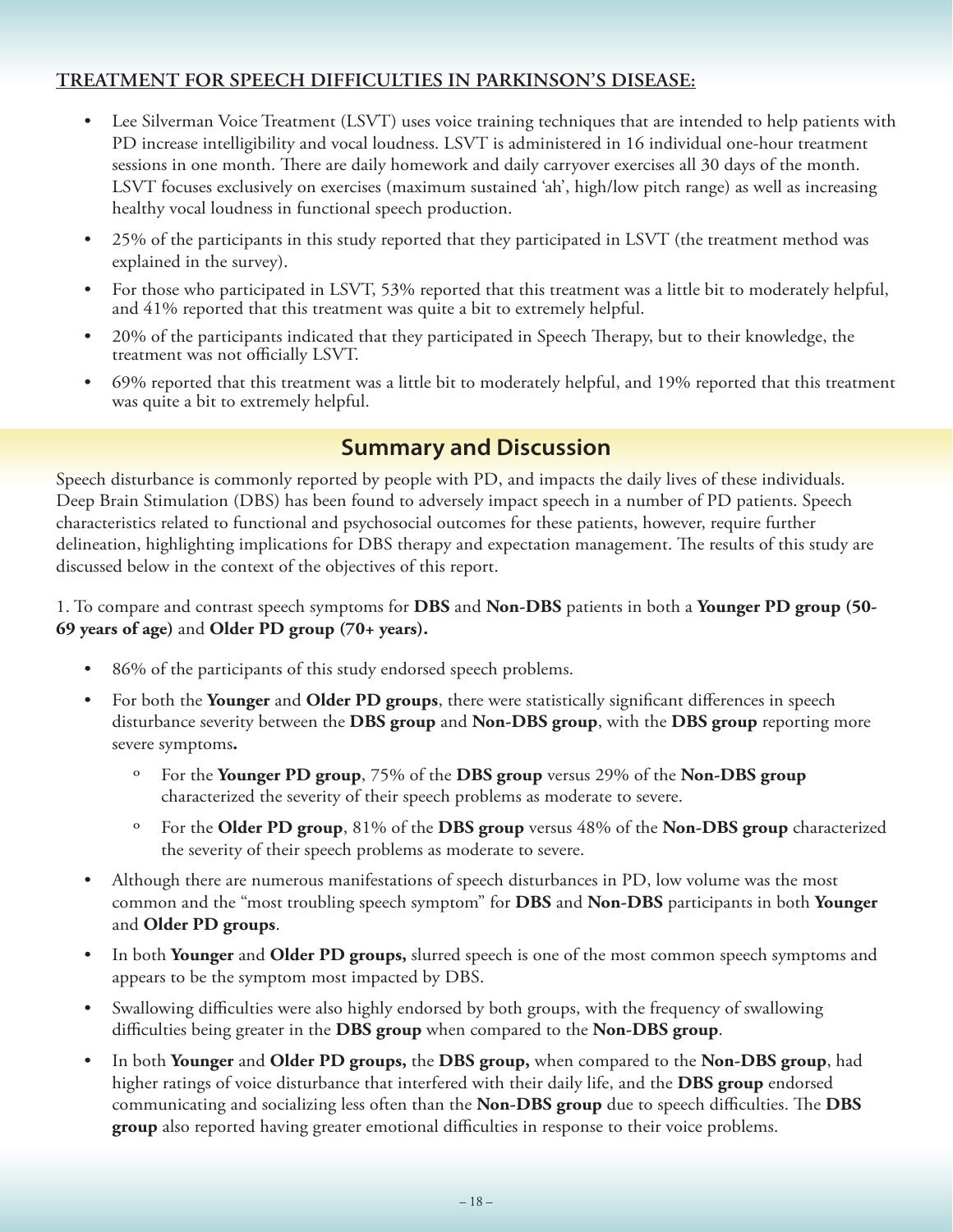- 2. To compare and contrast speech symptoms for **DBS** and **Non-DBS** participants as it relates to disease duration.
- \* There were too few DBS participants in **Early PD group**, and consequently, analyses comparing **DBS** and **Non-DBS** groups in the **Early PD group** could not be conducted. The **Advanced PD group** was divided into two groups (**Advanced PD 6-10 years** and **Advanced PD 11+ years**) to take a closer look at disease duration and its impact on speech within these cohorts.
	- For both the **Advanced PD 6-10 years group** and **Advanced PD 11+ years group**, there were statistically significant differences in speech disturbance severity between the **DBS group** and **Non-DBS group**, with the **DBS group** reporting more severe symptoms**.** 
		- º For the **Advanced PD 6-10 years group**, 74% of the **DBS group** versus 42% of the **Non-DBS group** characterized the severity of their speech problems as moderate to severe.
		- º For the **Advanced PD 11+ years**, 81% of the **DBS group** versus 52% of the **Non-DBS group** characterized the severity of their speech problems as moderate to severe.
	- • Low volume was the most common and the "most troubling speech symptom" for **DBS** and **Non-DBS** participants in both the **Advanced PD 6-10 years group** and **Advanced PD 11+ years group**.
	- In both the **Advanced PD 6-10 years group** and **Advanced PD 11+ years group**, slurred speech is one of the most common speech symptoms and appears to be the symptom most impacted by DBS.
	- Swallowing difficulties were also highly endorsed by both groups, with the frequency of swallowing difficulties being greater in the **DBS group** when compared to the **Non-DBS group**.
	- In both **Advanced PD 6-10 years group** and **Advanced PD 11+ years group,** the **DBS** group, when compared to the **Non-DBS group,** had higher ratings of voice disturbance that interfered with their daily life, and the **DBS group** endorsed communicating and socializing less often than the **Non-DBS group** due to speech difficulties. The **DBS group** also reported having greater emotional difficulties in response to their voice problems.

#### **Speech disturbance and Time of Day for both Younger and Older Groups and Advanced PD 6-10 years and Advanced PD 11+ years groups:**

- • There were no differences between the **DBS** and **Non-DBS groups** in the **Younger** and **Older PD groups**  and **Advanced PD 6-10 years** and **Advanced PD 11+ years groups** as it relates to the time of day that their speech is the best or worst.
- • Approximately half of the individuals in the **DBS** and **Non-DBS groups** in the **Younger** and **Older PD groups** and **Advanced PD 6-10 years** and **Advanced PD 11+ years groups** indicated that their speech difficulties were variable across the day.
- • Approximately one-third of the individuals in the **DBS** and **Non-DBS groups** in the **Younger** and **Older PD groups** and **Advanced PD 6-10 years** and **Advanced PD 11+ years groups** reported that their speech was the best in the morning and the worst in the evening.

#### **DBS Highlights:**

- Although 34% of the individuals whose speech was affected by DBS indicated that they experienced improvement in speech symptoms following DBS, 66% of the DBS participants perceive that their speech got worse due to DBS therapy.
- 50% of the participants whose speech got worse following DBS reported that the worsening of speech following DBS was unexpected.
- Of the participants whose speech improved following the adjustment to DBS settings, 20% reported that other symptoms got worse; thus, there was a trade off for some individuals.
- 94% of the participants indicated that they are satisfied with the outcome of their DBS therapy based on the symptom improvement received from DBS, even in the context of having some side effects.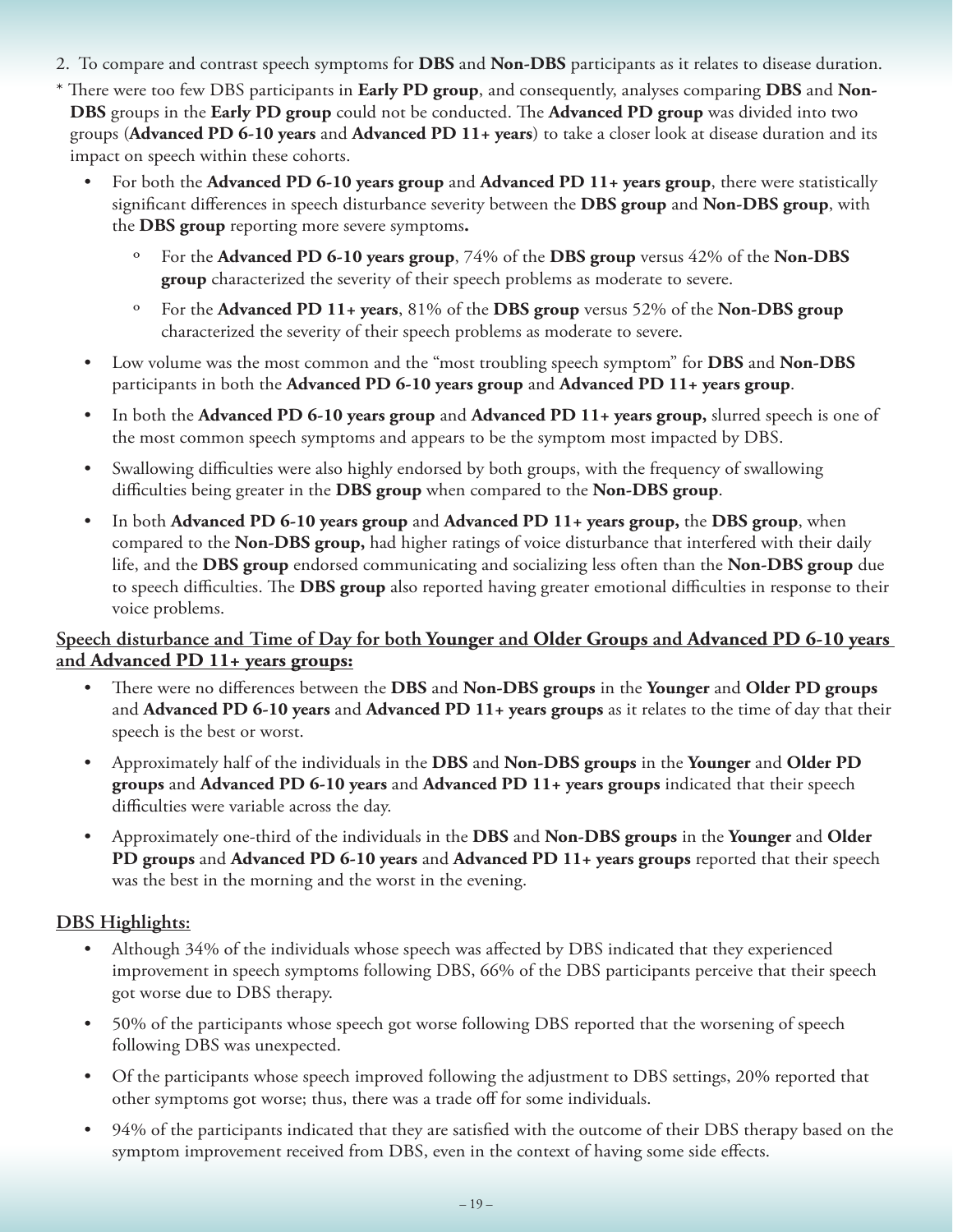Despite speech disturbance following DBS, 97% of the participants reported that DBS has improved their overall quality of life.

#### **DISCUSSION/IMPLICATIONS:**

- The vast majority of individuals with PD experience speech difficulties. Since speech difficulties can result in significant challenges when interacting with others and can result in social isolation and reduced quality of life, assessing and treating the various types of speech disturbance at multiple time points during the course of the PD is indicated. Continued understanding about the "patient's perception" of his or her speech symptoms related to PD is needed.
- Research has found that DBS therapy affects speech in many individuals who receive this intervention. Speech difficulties that may ensue may manifest in isolated speech symptoms and functional communication deficits, thereby adversely impacting socialization and quality of life.
	- Since DBS therapy is known to have an impact on speech/voice, it would be beneficial to delineate clear expectations for such possible outcomes for individuals who are considering DBS therapy.
	- º Although some speech symptoms have been commonly found to result from DBS therapy (e.g., slurred speech, decreased initiation of expressive speech), future research is needed to identify the vulnerability of specific speech patterns that may be created or exacerbated by DBS. Such information could help facilitate better education for DBS candidates and possible treatment recommendations.
	- º Research investigating the benefits for speech therapy prior to and after DBS is warranted.
- Treatment for speech disturbance in PD (Lee Silverman Voice Treatment; LSVT) has been scientifically proven to help individuals with speech disturbance, but speech therapy appears underutilized and there are not enough clinicians who provide such services. Increasing accessibility to and utilization of speech therapy, even early in the course of PD, may prove to help PD patients with communication skills and help them remain socially engaged for a longer period of time. Further research as to the effectiveness of speech therapy and its relationship to socialization and quality of life is indicated.
- We need more clinicians trained and delivery supported by technology to increase accessibility.
- Some individuals may not have access to or be able to endure the intensity of LSVT, which may deter some individuals from pursuing speech therapy. Anecdotally, engaging in speech therapy in general may indeed prove to be beneficial for some individuals.
- The effectiveness of technology based intervention (e.g., with the use of the LSVT method) is currently being assessed and may indeed result in increasing accessibility to treatment, promoting home practice, augmenting the effects of LSVT that was rendered in a clinic setting, reducing costs, and supporting longterm practice.
- Intensity and practice are key to success of speech treatment.
- Although the time of the day when speech disturbance is most apparent varies for most PD patients, approximately one-third of the participants in this study reported that their speech was the best in the morning and the worst in the evening.
	- Having knowledge and understanding about patterns of speech disturbance during the day has important practical implications.
		- For example, if individuals experience greater levels of speech disturbance in the afternoon and evening, engaging in any activities in the morning or early afternoon may lead to greater participation and satisfaction (e.g., going to appointments, running errands, and engaging in other activities).
		- **The converse is also true. Increased assistance and support may be needed during times when** speech disturbance is known to be more pronounced (e.g., late afternoon or evening).
		- Such planning, may result in less emotional reactivity (e.g., frustration, sadness, disappointment, etc.) when socializing.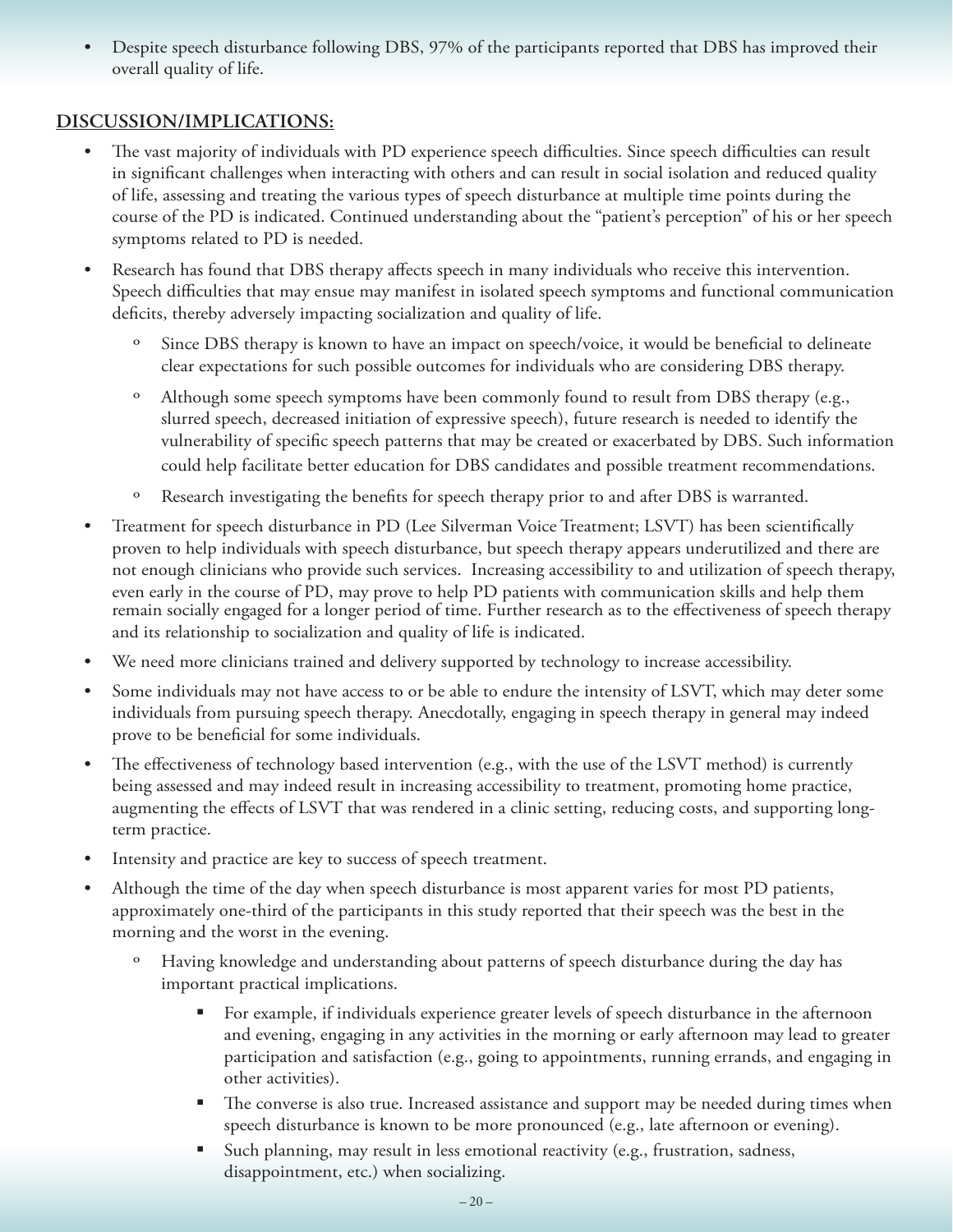- Future research should explore: (1) whether patients have heard of or been offered any voice treatment from their providers to see if such treatment options are being considered and recommended; (2) availability/ accessibility of voice treatment for individuals with PD; and (3) if voice treatment is indeed being offered, are individuals with PD choosing not to pursue such treatment. Thus, future studies could investigate the frequency of recommendations for/referrals to speech therapy, the accessibility of speech therapy, and the utilization of speech therapy in the PD population.
- It is important to consider the following point when reading this report:
	- Although the Voice Handicap Index is a validated instrument, the other questions regarding speech symptoms are not part of a validated instrument; the questions were designed by The Parkinson Alliance to gain a better understanding of speech characteristics and "profiles" as it relates to the patient's perspective.

## **Acknowledgements**

As we complete our 13<sup>th</sup> patient survey, I want to express my gratitude to all those who participated in this study and to the many carers without whom our lives would not be as meaningful. I want to extend my appreciation to Dr. Jeffrey Wertheimer, our Chief Research Consultant and Head of Neuropsychology Services at Cedars-Sinai Medical Center, Los Angeles, California, who assists in creating the research surveys, analyzing the data, and writing our manuscripts. I want to thank Tenisha Hancock, psychology student at Cedars-Sinai Medical Center, who assisted with the preparation of the report. I want to thank Miriam Nuno, Ph.D., a biostatistician in the Department of Neurosurgery at Cedars-Sinai Medical Center, Los Angeles, California, for her assistance with data analysis. I would like to thank Dr. Lorraine Ramig, a world renowned Speech Therapist, Co-Founder of LSVT Global, and Professor in the Department of Speech, Language and Hearing Science at the University of Colorado-Boulder, for her editorial contributions to this manuscript. Additionally, I want to thank Aurore Duboille, Executive Assistant at The Parkinson Alliance and DBS Survey Coordinator, for her assistance with database management, and I want to acknowledge the ongoing dedication and determination of Carol Walton, Chief Executive Officer for The Parkinson Alliance, who assists, at many levels, in making this research possible.

> Margaret Tuchman, Bilateral DBS-STN, 2000 President, The Parkinson Alliance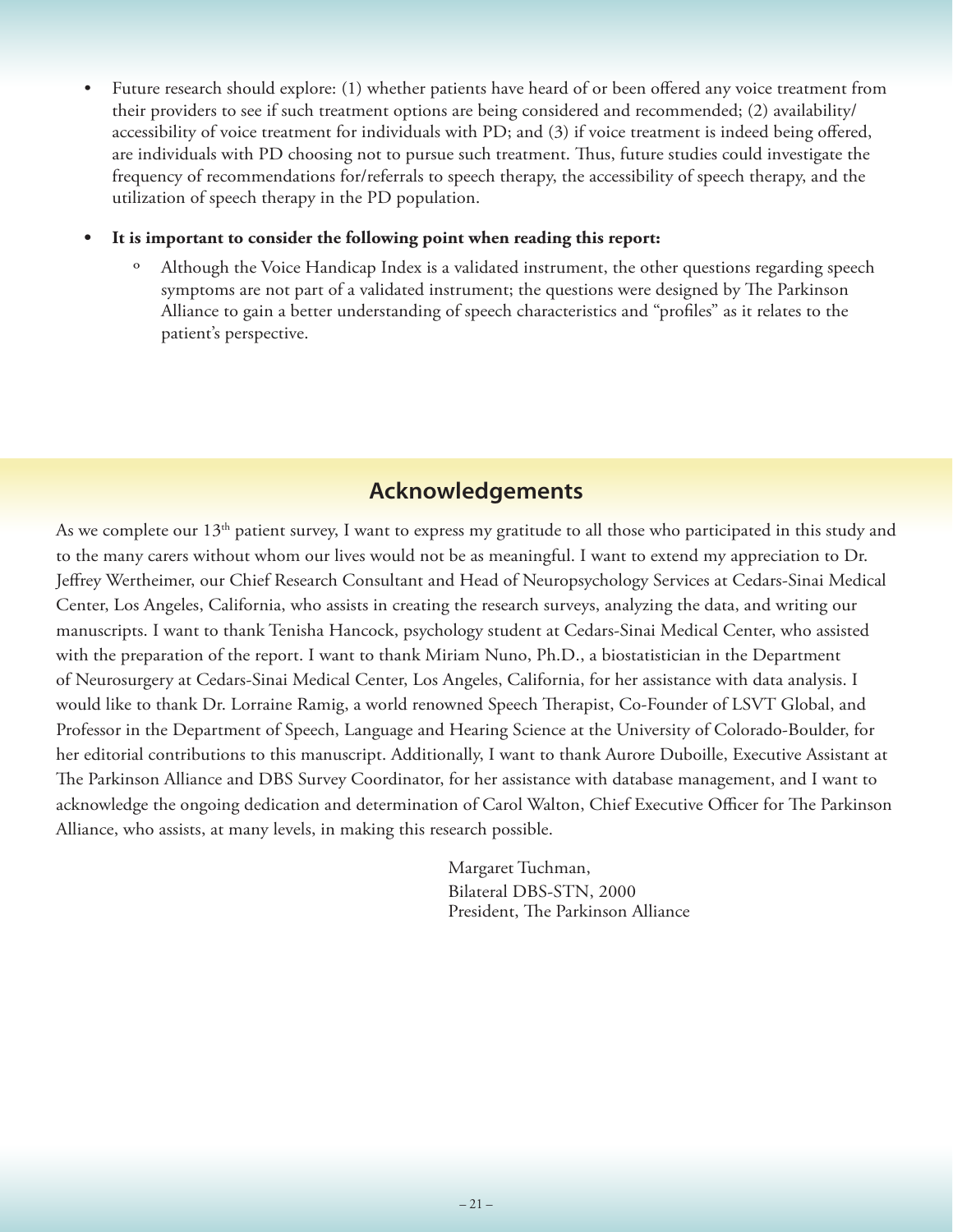#### **References**

- 1. Harelius & Svensson (1994). Speech and swallowing symptoms associated with Parkinson's disease and multiple sclerosis: a survey. *Folia Phoniatr Logop*, *46(1):*9-17.
- 2. Boshes, B. (1966). Voice changes in Parkinsonism. *Journal of Neurosurgery, 24,* 286-290.
- 3. Canter, G.J. (1963). Speech characteristics of patients with Parkinson's disease: I. Intensity, pitch, and duration. *Journal of Speech and Hearing Disorders, 28 (3),* 221-229.
- 4. Canter, G.J. (1965a). Speech characteristics of patients with Parkinson's disease: II. Physiological support for speech. *Journal of Speech and hearing Disorders, 30(1),* 44-49.
- 5. Canter, G.J. (1965b). Speech characteristics of patients with Parkinson's disease: III. Articulation, diadochokinesis, and over-all speech adequacy. *Journal of Speech and hearing Disorders, 30(3),* 217-224.
- 6. Sapir, S., Pawlas, A.A., Ramig, L.O., Countryman, S., O'Brien, C., Hoehn, M.M., & Thompson, L.A. (2001). Voice and speech abnormalities in Parkinson disease: Relation to severity of motor impairment, duration of disease, medication, depression, gender, and age. *Journal of Medical Speech-Language Pathology, 9(4),* 213-226*.*
- 7. Pell, M.D. & Leonard, C.L. (2003). Processing emotional tone from speech in Parkinson's disease: A role for the basal ganglia. *Cognitive, Affective & Behavioral Neuroscience, 3(4),* 275-288.
- 8. Schulz, G.M. & Grant, M.K. (2000). Effects of speech therapy and pharmacologic and surgical treatments on voice and speech in Parkinson's disease: A review of the literature. [Journal Article] *Journal of Communication Disorders, 33(1),* 59-88.
- 9. Gentil, M., Chauvin, P., Pinto, S., Pollak, P., & Benabid, A.L. (2001). Effect of bilateral stimulation of the subthalamic nucleus in parkinsonian voice. *Brain and Language, 8,* 233-240.
- 10. Gentil, M., Garcia-Ruiz, P., Pollk, P., & Benabid, A. (1999). Effect of stimulation of the subthalamic nucleus on oral control of patients with parkinsonism. *Journal of Neurology, Neurosurgery, and Psychiatry, 67,* 329-333.
- 11. Gentil, M., Pinto, S., Pollack, P., & Benabid, A. (2003). Effect of bilateral stimulation of the subthalamic nucleus on parkinsonian dysarthria. *Brain & Language, 85(2),* 190-196*.*
- 12. Pinto, S., Gentil, M., Fraix, V., Benabid, A.L., & Pollak, P. (2003). Bilateral subthalamic stimulation effects on oral force control in Parkinson's disease. *Journal of Neurology, 250*, 179-187.
- 13. Klostermann F, Ehlen F, Vesper J, Nubel K, Gross M, Marzinzik F, Curio G, Sappok T. (2008). Effects of subthalamic deep brain stimulation on dysarthrophonia in Parkinson's disease. *J Neurol Neurosurg Psychiatry, 79(5):*522-9.
- 14. Beric A, Kelly PJ, Rezai A, Sterio D, Mogilner A, Zonenshayn M, Kopell B. (2001). Complications of deep brain stimulation surgery. *Stereotact Funct Neurosurg, 77 (1-4):*73-8.
- 15. Krack, P., Batir, A., Van Blercom, N., Chabardes, S., Fraix, V., Ardouin, C., Koudsie, A., Limousin, P., Benazzouz, A., LeBas, J., Benabid, A., & Pollak, P. (2003). Five-year follow-up of bilateral stimulation of the subthalamic nucleus in advanced Parkinson's disease. *New England Journal of Medicine, 349 (20),*  1925-1934.
- 16. Krause, M., Fogel, W., Mayer, P., Kloss, M., & Tronnier, V. (2004). Chronic inhibition of the subthalamic nucleus in Parkinson's disease. *Journal of the Neurological Sciences, 219,* 119-124.
- 17. Rousseaux M, Krystkowiak P, Kozlowski O, Ozsancak C, Blond S, Destée A. (2004). Effects of subthalamic nucleus stimulation on parkinsonian dysarthria and speech intelligibility. *J Neurol, 251(3):*327-34.